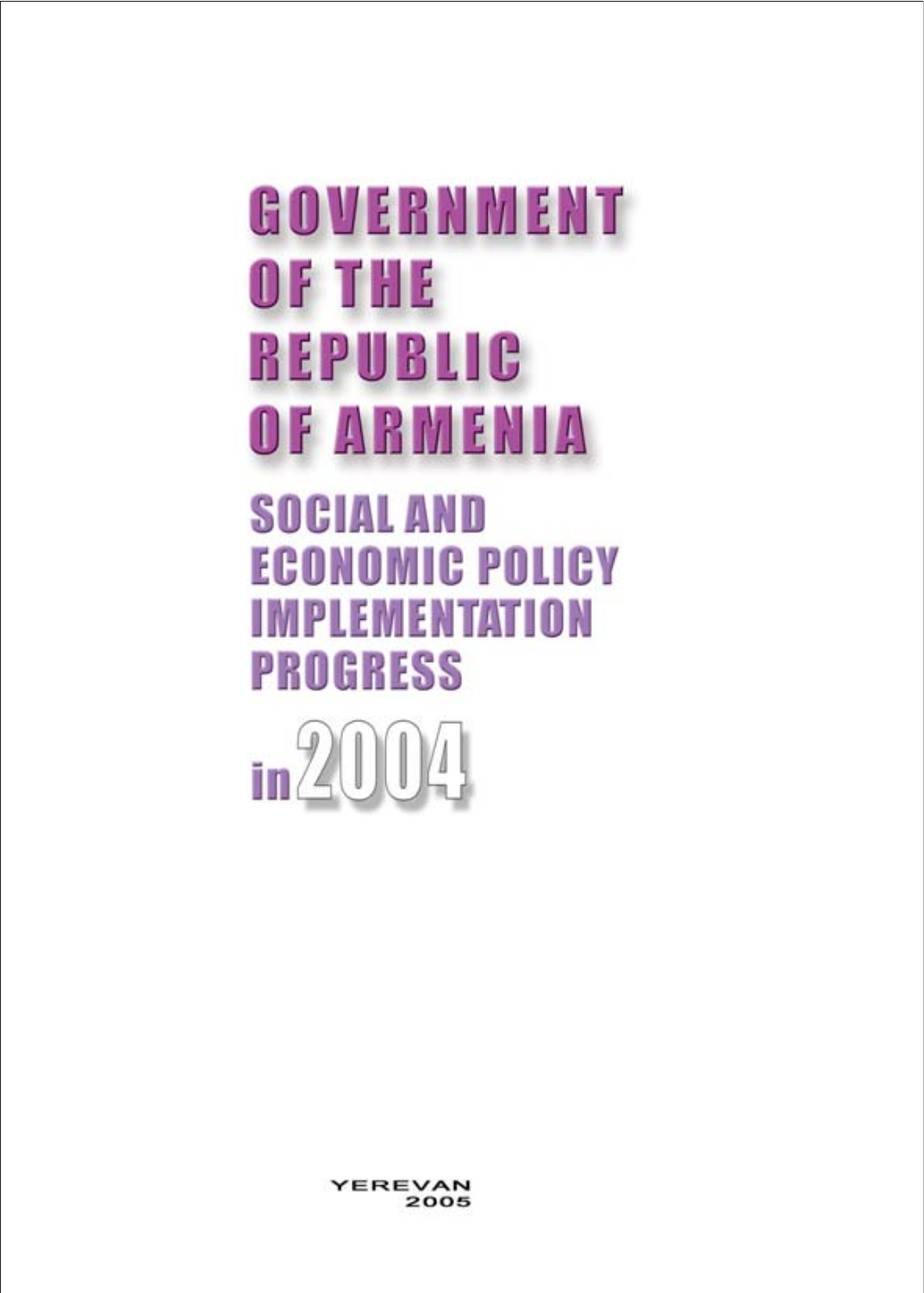

The booklet before you is an overview of the social and economic policies implemented by the Government of the Republic of Armenia during 2004 and their outcomes, which are annually presented to the Government by ministries and other public agencies in the form of detailed reports.

This booklet is available online in the official website of the Government (http://www.gov.am). The detailed reports of ministries and other public agencies can be found in their respective websites.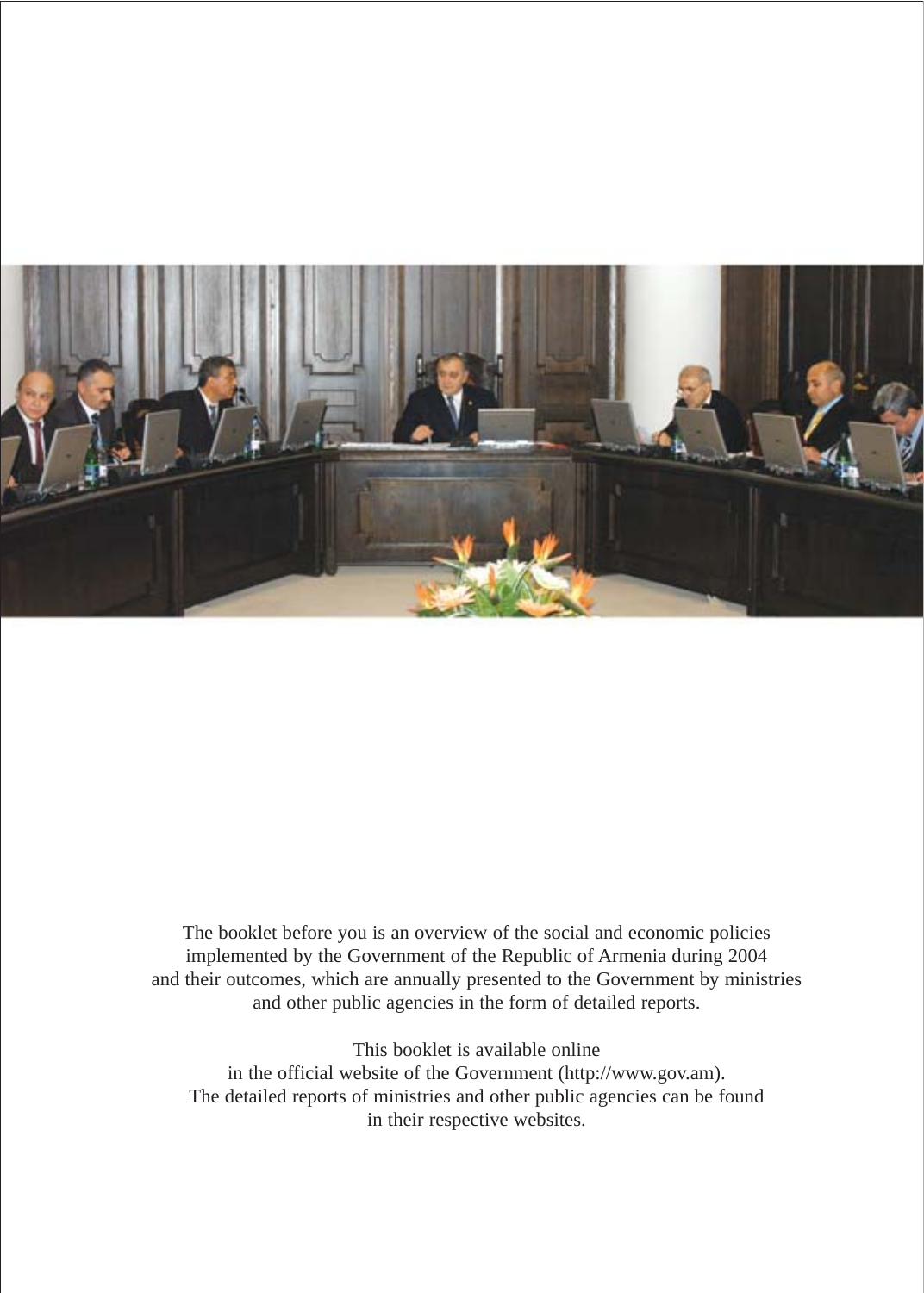#### IN REPORT IN THE MANUSCRIPT OF THE MANUSCRIPT OF THE PORT OF THE PORT OF THE PORT OF THE PORT OF THE PORT OF THE PORT OF THE PORT OF THE PORT OF THE PORT OF THE PORT OF THE PORT OF THE PORT OF THE PORT OF THE PORT OF THE P INTRODUCTION

In recent vears, including in 2004, the Government of Armenia has successfully addressed numerous economic and social issues by means of continuously improving economic and social performance and implementing a policy program designed for the short, medium, and long terms.

Real GDP growth of 10.1 percent in 2004 bears witness to these successes. As a result, real growth of the economy during 2000-2004 averaged 10.5 percent per annum, which is rather high compared to the period in which Armenia has had economic growth. In 2004, due to such economic growth, Armenia's GDP reached 99.6 percent of its 1989 level.

State budget execution discipline has improved considerably. Tax and customs administration improvement, on the one hand, and improved expenditure efficiency, on the other, have minimized the length of time required to disburse expenditures contemplated by law. The execution of Armenia's budget has become less dependent on borrowed resources. The deficit-to-GDP ratio was about 2.3% in 2004, according to some preliminary estimates.

On account of fiscal deficit reduction and faster GDP growth, the Government managed to reduce foreign debt to 32.7% in 2004. The Government has successfully graduated the early repayment of non-concessional external public debt to The European Union and The Russian Federation.

The Government has productively sustained progress under development programs pursued jointly with international financial institutions, such as the World Bank and the International Monetary Fund. In 2004, the World Bank approved a four-year Country Assistance Strategy for Armenia, which contemplates an increase in the Bank-funded credit portfolio by up to US \$220 million worth of new investment projects over the next four years. The Poverty Reduction and Growth Facility implemented with the IMF has been completed successfully, and sufficient prerequisites have been created for the implementation of a new Program.

Reforms in the social sectors have continued. Education and health sector reforms have brought about an increase in the efficiency and targeting of state-implemented programs in such sectors.

The Government's activities in the areas of social security and insurance have focused on increasing the efficiency of scarce budgetary resources and using the available resources to address the most pressing needs of citizens who expect state assistance.

The policies of the Government in various sectors and their outcomes are presented in greater detail below.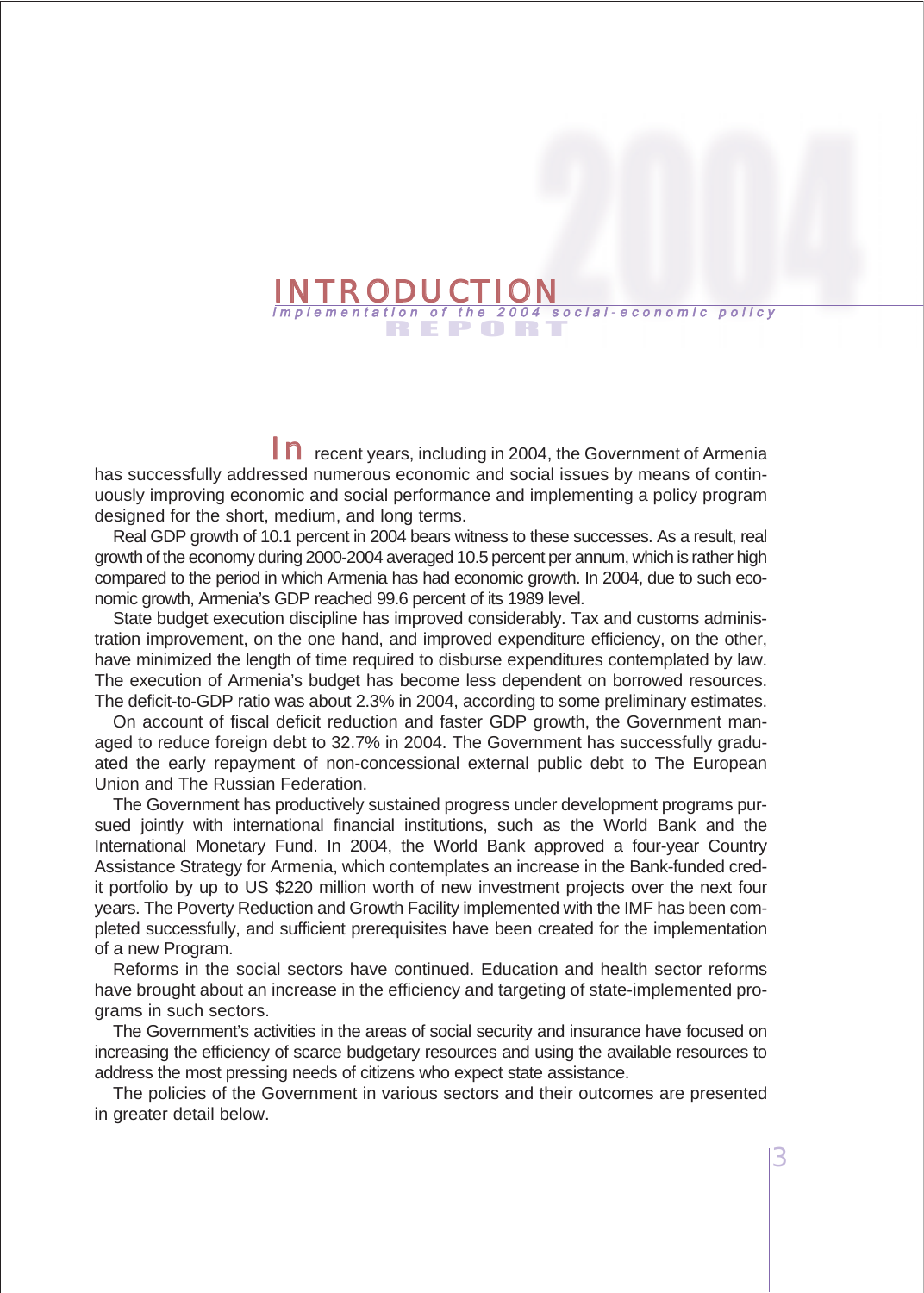# $\begin{array}{l} \textbf{ECONOMY} \ \textbf{F} \textbf{F} \textbf{F} \textbf{F} \textbf{F} \textbf{F} \textbf{F} \textbf{F} \textbf{F} \textbf{F} \textbf{F} \textbf{F} \textbf{F} \textbf{F} \textbf{F} \textbf{F} \textbf{F} \textbf{F} \textbf{F} \textbf{F} \textbf{F} \textbf{F} \textbf{F} \textbf{F} \textbf{F} \textbf{F} \textbf{F} \textbf{F} \textbf{F} \textbf{F} \textbf{F} \textbf{F} \textbf{F} \textbf{$

Consistent implementation of economic policies was sustained throughout 2004. Legislative strengthening was accompanied with improved enforcement. The economic outturn for the year testifies to the success of the Government in overcoming a considerable share of transition economy difficulties.

Several dozen thousand key laws adopted with a view to enhancing the free market have facilitated a greater focus on economic security, active integration with the global economy, and scientific, technological, and innovation development.

Armenia's accession to the World Trade Organization (WTO) in 2003 has furthered its integration with the international economic system, which has been conducive of legislative harmonization with the international standards and best practices. Such harmonization, in turn, has been a major incentive for increased foreign investment attraction with a view to boosting economic activity in the country.

In this respect, it is worth mentioning that under the respective assessment of economic freedoms, Armenia is number 42 out of 155 countries, and is classified as a "broadly free" economy.

The privatization of applied science and research institutions has begun and is currently underway. This process will support the entry of the private sector into science and technology, which will improve efficiency in these areas.

In 2002, the Government of Armenia proclaimed the science and technology development priorities of Armenia. In 2004, a Concept Note on Innovation Activities in Armenia was drafted, which laid down the innovation policy principles pursued by the Armenian Government. Based on this Concept Note, the adoption of a Law on State Support to Innovation Activities in the Republic of Armenia in the near future will facilitate the formation of a knowledge-based economy.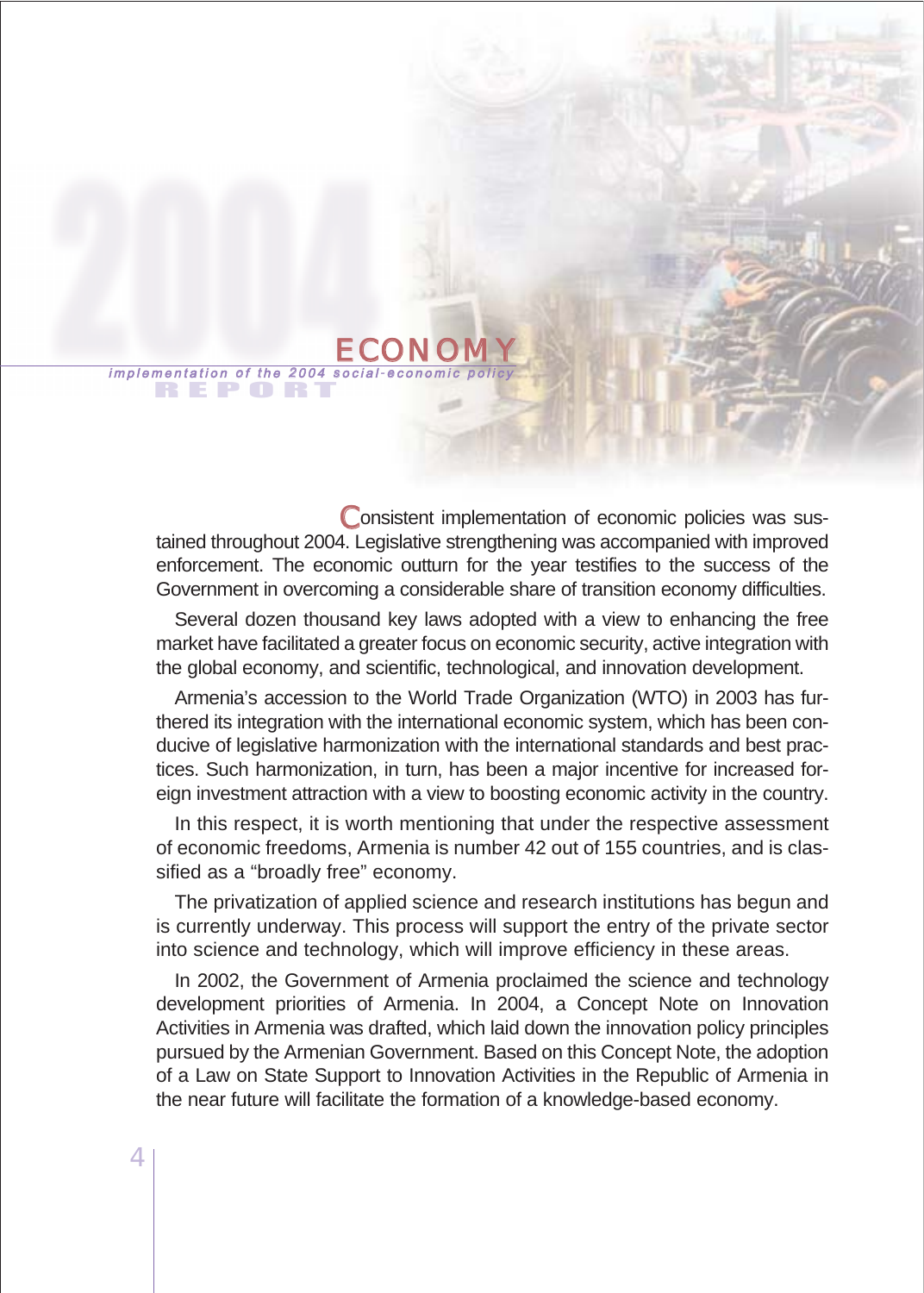#### REPORT im p l e m e n t a t l o n o f t h e 2004 social - e c o n o m i c p o lic y

It can be concluded that economic reform, which has been underway for over a decade, has laid the groundwork for sustainable progress towards improving the living standards of Armenia's population.

In other words, the challenge at this last stage of transition is changing from one of structural reform to one of sustainable development.

Robust economic growth sustained in 2004 supports this assertion, in furtherance of the developments of previous years. During the period from 2000 to 2004, economic growth was twice as high as that in the previous five years. During 2000-2004, annual economic



growth averaged 10.5 percent.

In 2004, the GDP reached 99.6 percent of its 1989 level. In 2005, it will exceed the 1989 level.**<sup>1</sup>** In 2004, per capita GDP was about US \$1,100.



In recent years, macroeconomic policies have focused on sustaining high economic growth, stabilizing price changes, developing the private sector, and creating equal conditions for competition and a favorable climate for investment.

*<sup>1</sup> Eight percent GDP growth is projected in Armenia for 2005.*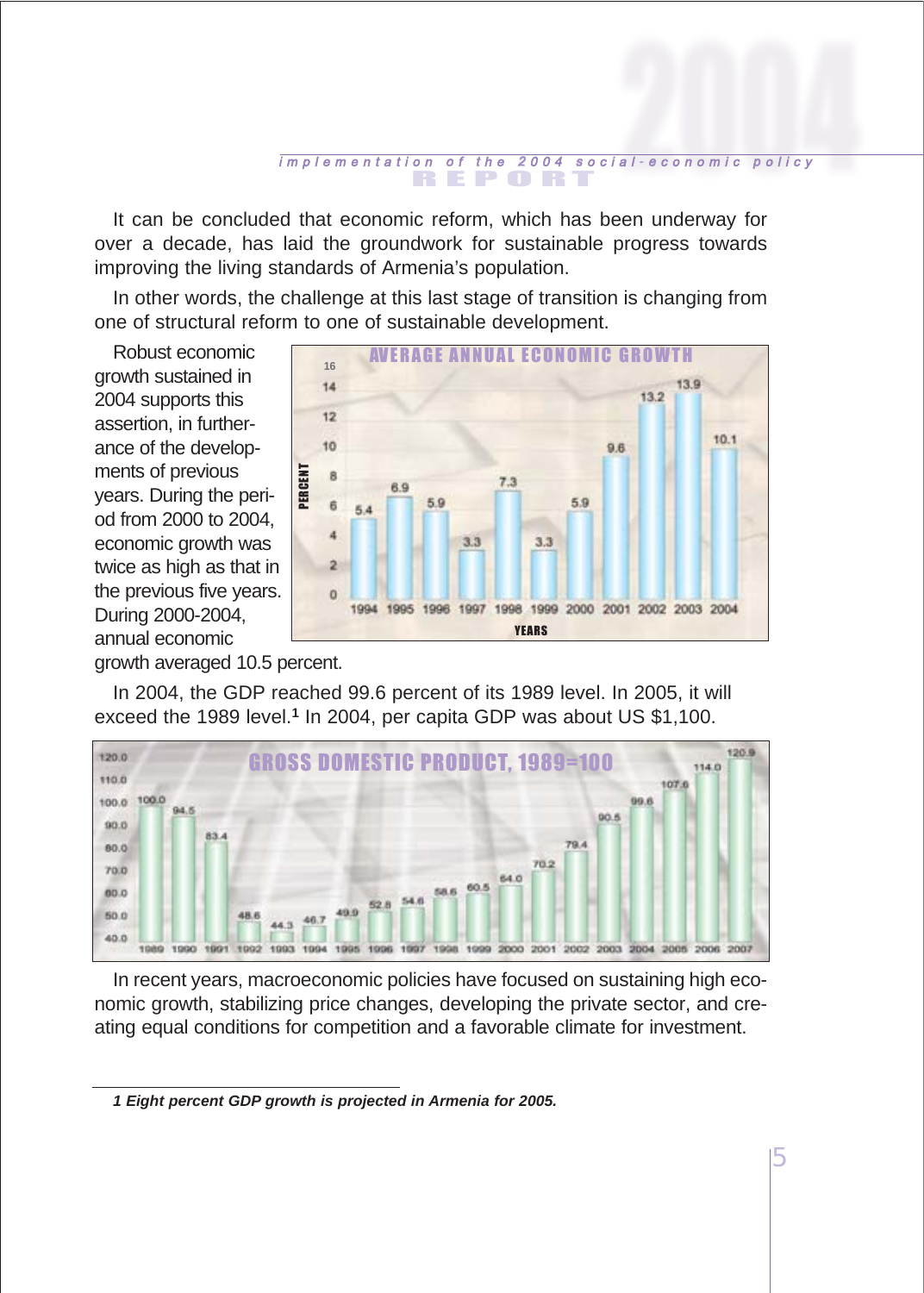# REPORT i <sup>m</sup> p l <sup>e</sup> <sup>m</sup> <sup>e</sup> <sup>n</sup> t <sup>a</sup> t i <sup>o</sup> n o f t h e 2 0 0 4 s <sup>o</sup> <sup>c</sup> i <sup>a</sup> l - <sup>e</sup> <sup>c</sup> <sup>o</sup> <sup>n</sup> <sup>o</sup> <sup>m</sup> i c p <sup>o</sup> l i <sup>c</sup> y

The public-private dialogue, which is a key prerequisite of improving the business and investment climate, is effectively taking place.

The Business Support Council created in 2000 and led by the Prime Minister comprises representatives of both government and the private sector, including SMEs (at present, 44 businessmen are represented in the BSC). During the period from 2000 to 2004, the Council has reviewed numerous issues related to business climate improvement and has resolved disputes in areas such as tax and customs administration, among others.

Compared to the former USSR countries, Armenia's GDP performance in 2004 was quite impressive**<sup>2</sup>**. In the years ahead, improving income distribution equity will be a priority.

The economic and fiscal sector policies have had a direct bearing in terms of increased



household income. In 2004, the average salary was about 42,000 drams. During the year, salaries in the budgetary sector grew faster than those in the private sector (budgetary sector salaries grew by 20.5 percent in 2004 compared to 2003). As a result, the average annual increase in household income during the period from 2000 to 2004 amounted to 13.6 percent (in 2004—16.8%).

*<sup>2</sup> Official growth figures of the Baltic States for 2004 are not available yet, but according to our estimates, their GDP growth will not exceed 7.3 percent. This growth in 2004 would bring the GDPs of the three Baltic States to about 90% of their 1989 respective levels.*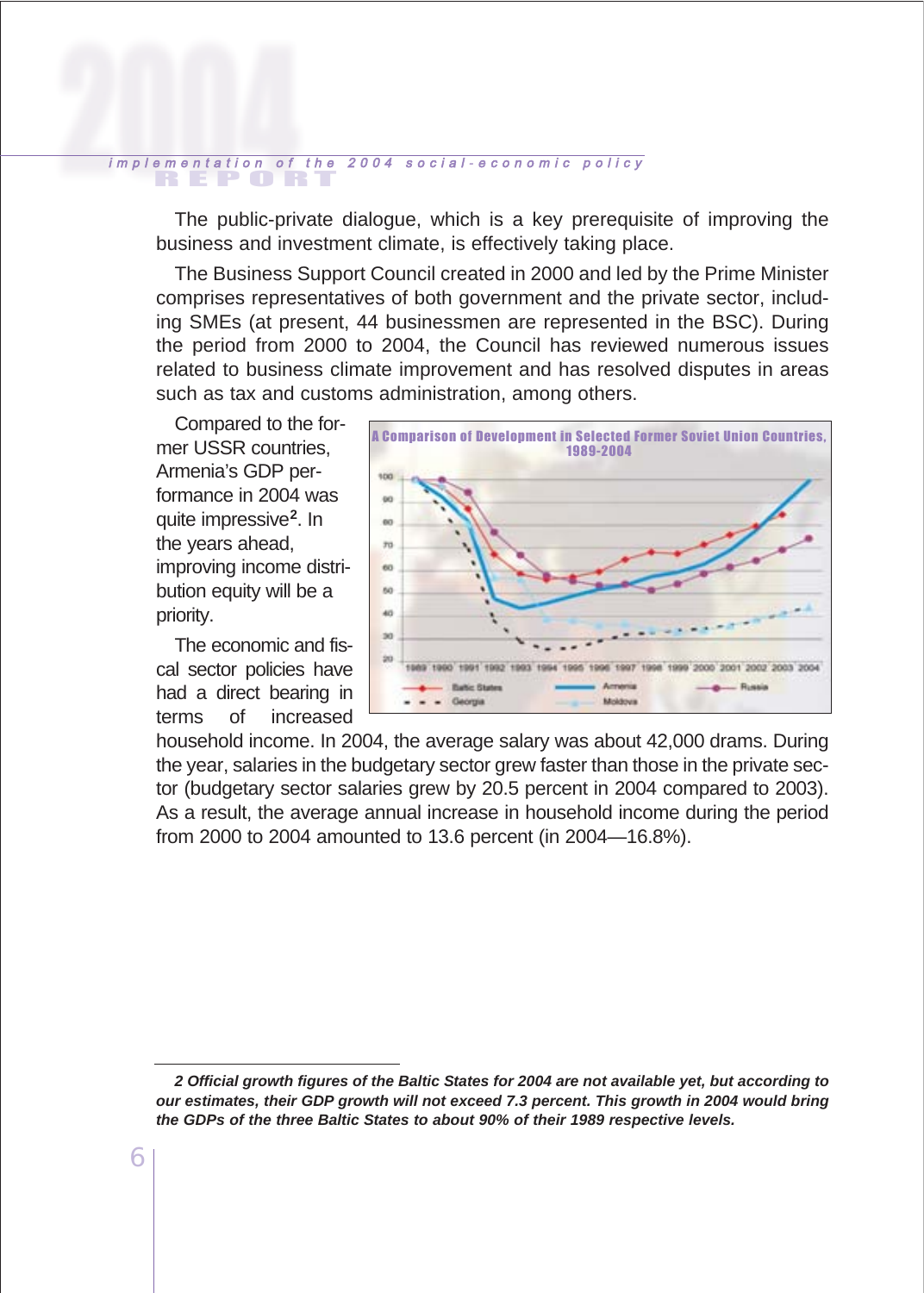#### Investments

Sustained investment growth is the collateral of economic development. Foreign investment is decisive for maintaining robust economic growth in Armenia. Therefore, foreign investment promotion has been a core aspect of the Armenian Government's investment policies.

As a result of the investment policies implemented by the Armenian Government, the volume of foreign investment in Armenia during 2000-2003 and the first nine months of 2004 amounted to US \$935.5 million, of which direct investment—US \$605.9 million. During the period from 2000 to 2004, the average annual increase in foreign direct investment was about 20%.

This increase is facilitated, among others, by public investment projects in key sectors of the economy, such as transport infrastructure, the irrigation network, and the like. In 2004, public investments were about 74.7 billion drams, focusing mostly on infrastructures, including the transport infrastructure and irrigation network, as well as capital renovation of schools. The policy of attracting foreign direct investment by means of privatizing state-owned enterprises has remained important.

The scope of Mutual Investment Protection and Promotion Treaties has been expanded considerably (to date, 31 such treaties have been signed with various states).

Savings in Armenia's economy are still insufficient to support an abrupt increase in the volume of investment and to create sustainable domestic sources of economic growth. Moreover, macroeconomic stability and reduced country risk have laid the groundwork for a significant increase in investments.



The share of investment driven by domestic savings has increased, as illustrated by the declining share of private and public consumption in GDP. During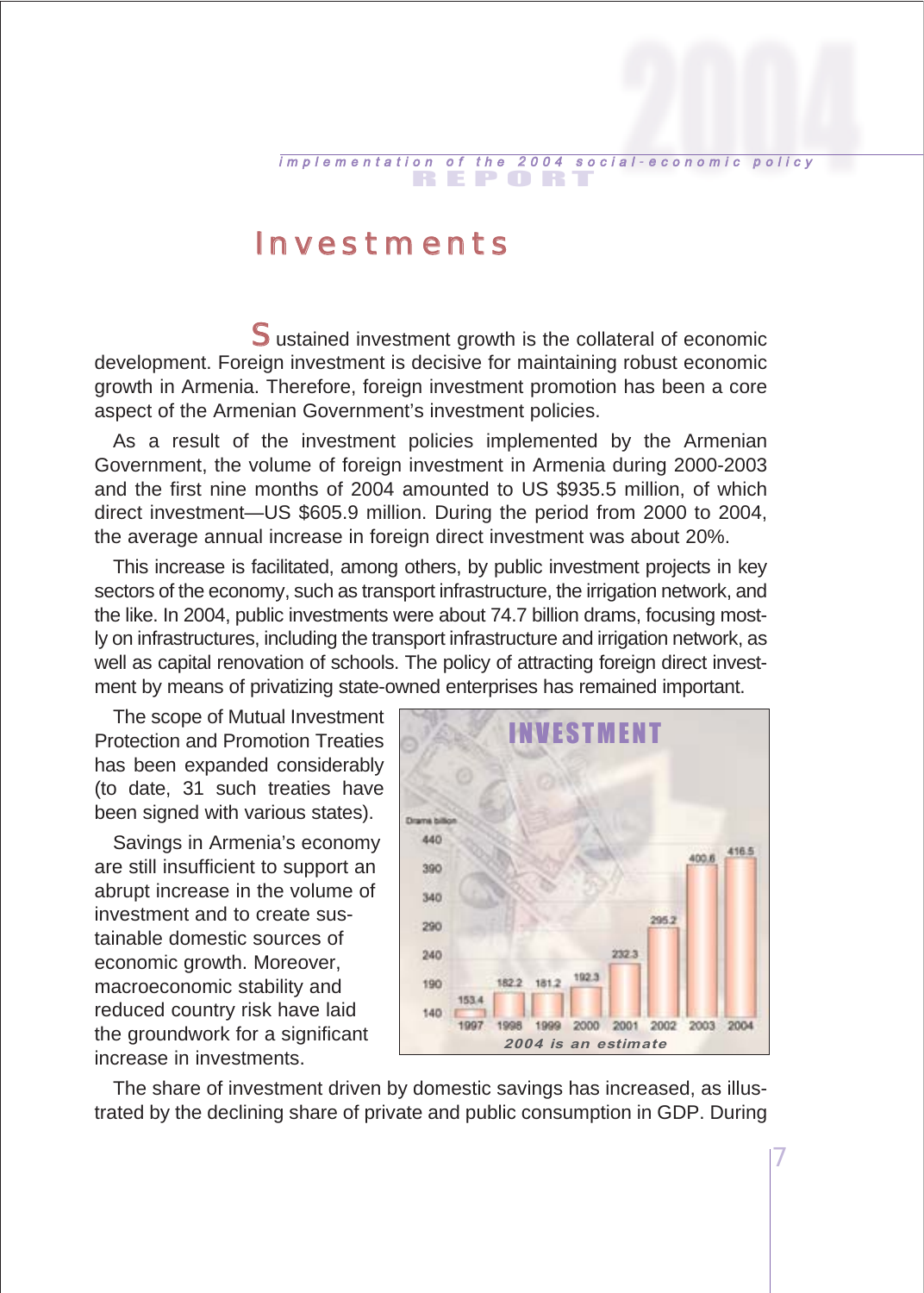# REPORT i <sup>m</sup> p l <sup>e</sup> <sup>m</sup> <sup>e</sup> <sup>n</sup> t <sup>a</sup> t i <sup>o</sup> n o f t h e 2 0 0 4 s <sup>o</sup> <sup>c</sup> i <sup>a</sup> l - <sup>e</sup> <sup>c</sup> <sup>o</sup> <sup>n</sup> <sup>o</sup> <sup>m</sup> i c p <sup>o</sup> l i <sup>c</sup> y

the first nine months of 2004, the share of private and public consumption to GDP was 93.7 percent.

In 2004, a Law on Investments was drafted. Its adoption will provide equal conditions for domestic and foreign investors and shape a stable and predictable investment and business climate.

# Privatization<br>and Management<br>of State-Owned Assets

The policies of the state have been anchored in supporting private ownership and enhancing its role in economic development. Expanded domestic and foreign direct investment and facilitated entry of such investments into new sectors of the economy has been the main strategy underlying the Government's privatization policies in recent years.

One of the achievements supported by privatization has been the increased share of the private sector in the GDP during 2004 (to more than 80% of output), owing to consistent efforts aimed at the attraction foreign and domestic investments and to an increase in the number of privately-owned companies.

As a result of the 2004 privatization process, the Government is monitoring 136 privatization and sale agreements laying down investment obligations and social guarantees.

During 2004, measures were taken to enhance the privatization and management of state-owned assets and the procedures of liquidation and bankruptcy. Legal acts were adopted to regulate both the privatization of moveable assets transferred to public administration institutions as the state's share in liquidated companies, and the valuation of unfinished construction facilities that had no book value. Financial and economic monitoring and the management of state-owned assets have been improved.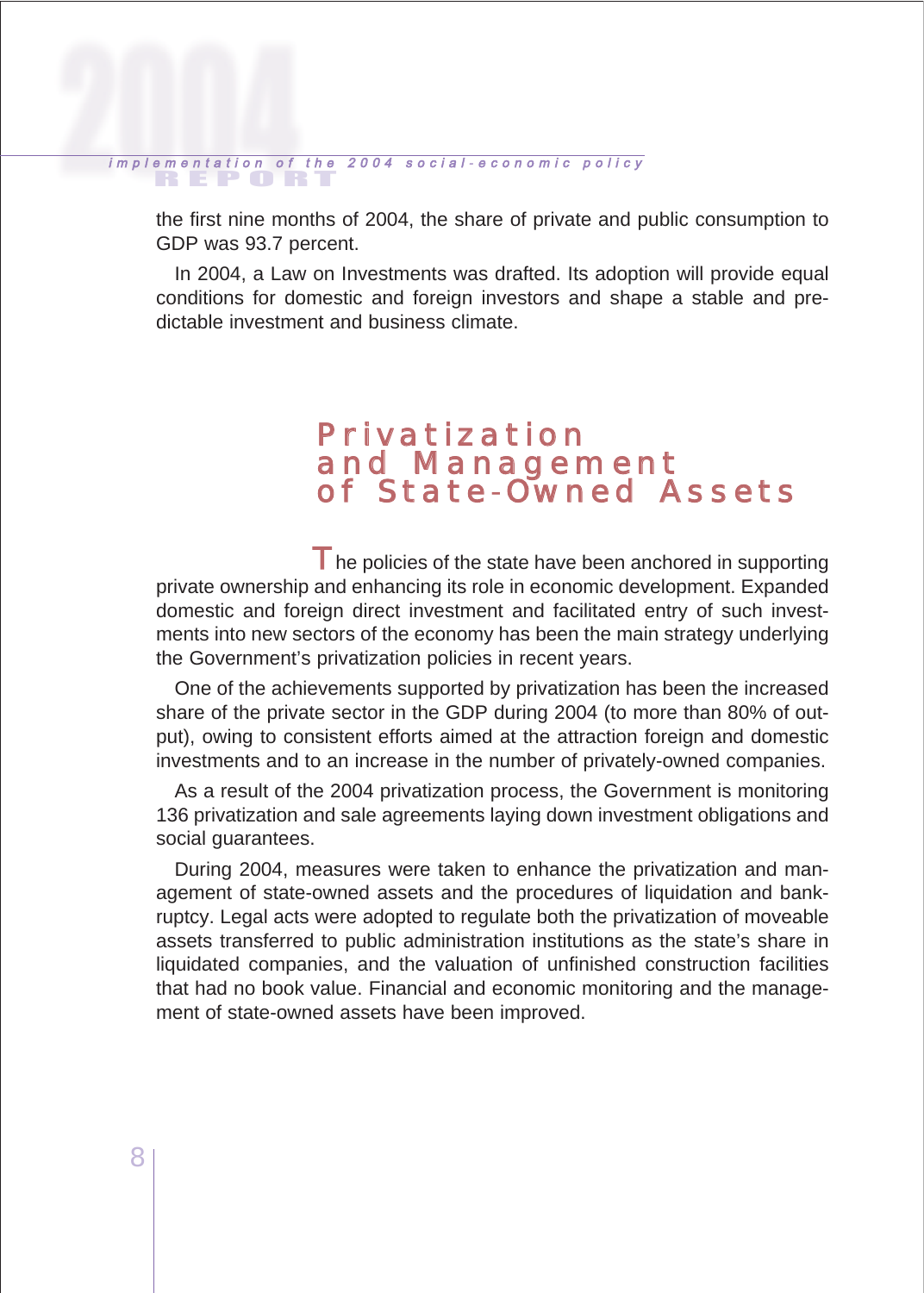

 $\blacksquare$  he key to increased long-term investments is reduction of risks in the economy, which is mainly reflected in interest rate changes. T-bill interest rates continued to fall in 2004, reaching 9 percent.





This factor caused loan interest rates to fall during 2004. Commercial bank lending interest rates fell to 18.7 percent in 2004, which had a direct positive bearing on the investment climate.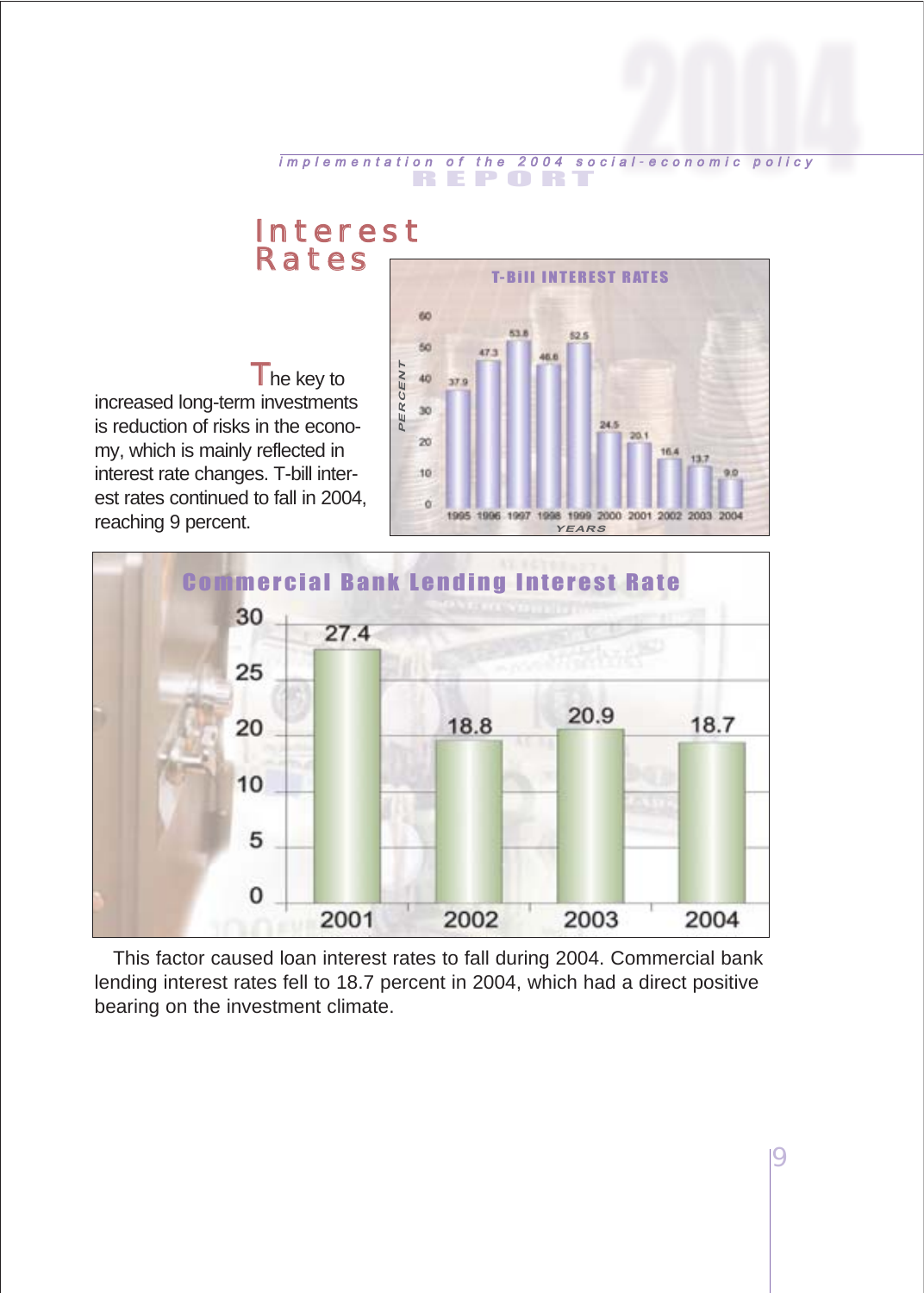#### REPORT i m p l e m e n t a tion of the 2004 social-economic policy

#### Exports

Further integration with the international economy is an important precondition of Armenia's economic growth. WTO accession has guaranteed non-discriminatory treatment of Armenian goods and services in over 140 countries. This development, expressed most notably in the form of higher exports from Armenia, has been a crucial component of economic growth and increased household income in recent years.

Growth in net exports has been notable, due to both import substitution and

export promotion. Though exports of

goods grew by 4.3 percent in 2004 compared to 2003, exports net of precious and semi-precious stones, metals, and jewelry grew by about 24 percent during the same period.



### Small and<br>Medium-Sized Enterprise

S mall and medium-sized enterprise support has recently become a structured activity in Armenia, enshrined in the Poverty Reduction Strategy Paper and reflected in the social and economic policies of the state. Public investment in this sector remains far from adequate; however, the desirable magnitude of state support can be achieved by means of, first of all, strengthening institutions and mechanisms for channeling the support to comply with the needs of each and every SME.

10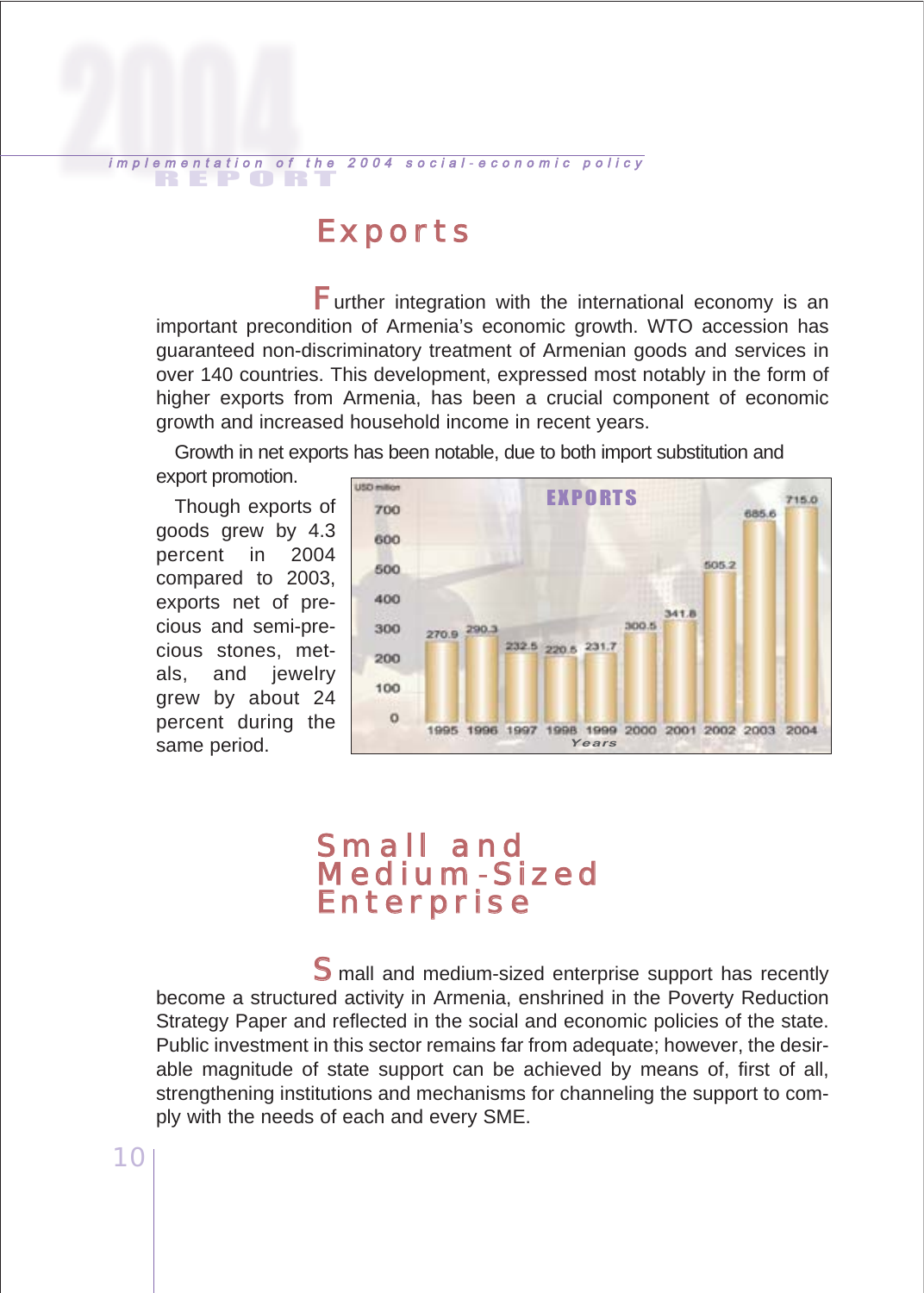#### REPORT implementation of the 2004 social-economic policy

The volume of state support to SMEs in the form of Annual SME Support Programs grows from year to year. To this end, certain measures have been taken during the period from 2000 to 2004 to provide business consulting to SMEs, to facilitate the introduction of innovation and state-of-the-art technology, to support access to finance, to ensure the implementation of quality control systems, and to guarantee access to assistance rendered by various public and non-public agencies. In 2004, over 4,500 SMEs enjoyed this type of support in Yerevan and other parts of Armenia during 2004 alone.

The state budget disbursed 234 million drams in 2004 for implementation of the 2004 State Program for SME Support. The 2005 state budget contemplates the allocation of 300 million drams for the Program in 2005.

In view of the importance of increasing access to state support for SMEs in the regions, the Government took a number of decisions in 2003 and 2004 on the creation and expansion of regional centers for SME support.

Public agencies were taken closer to the beneficiaries, which was designed to improve access to SME support services.

The Government's policies on SME state support have been reflected in the introduction of what is a favorable tax framework for SMEs.

Thanks to the creation of favorable legislation and infrastructures for SME activities and the implementation of comprehensive measures aimed at their development, general economic development has been accompanied with a considerable qualitative and quantitative increase in the share of the SME sector. In 2004, the SME sector contributed 39% of the GDP, which was about twice as high as the 2000 level.

During the last three years, about 20,000 SMEs have been created. In 2004 alone, according to some preliminary estimates, about 8,500 new SMEs with over 21,000 new jobs were created.

In general, over 70 percent of the measures contemplated under the 2004 SME State Support Program focused on increasing economic and business activity in the regions.

Comprehensive programs and activities aimed at sustaining and expanding SME development and state support to the SME sector are a necessary prerequisite of economic growth, job creation, improvement of the social situation, and poverty alleviation.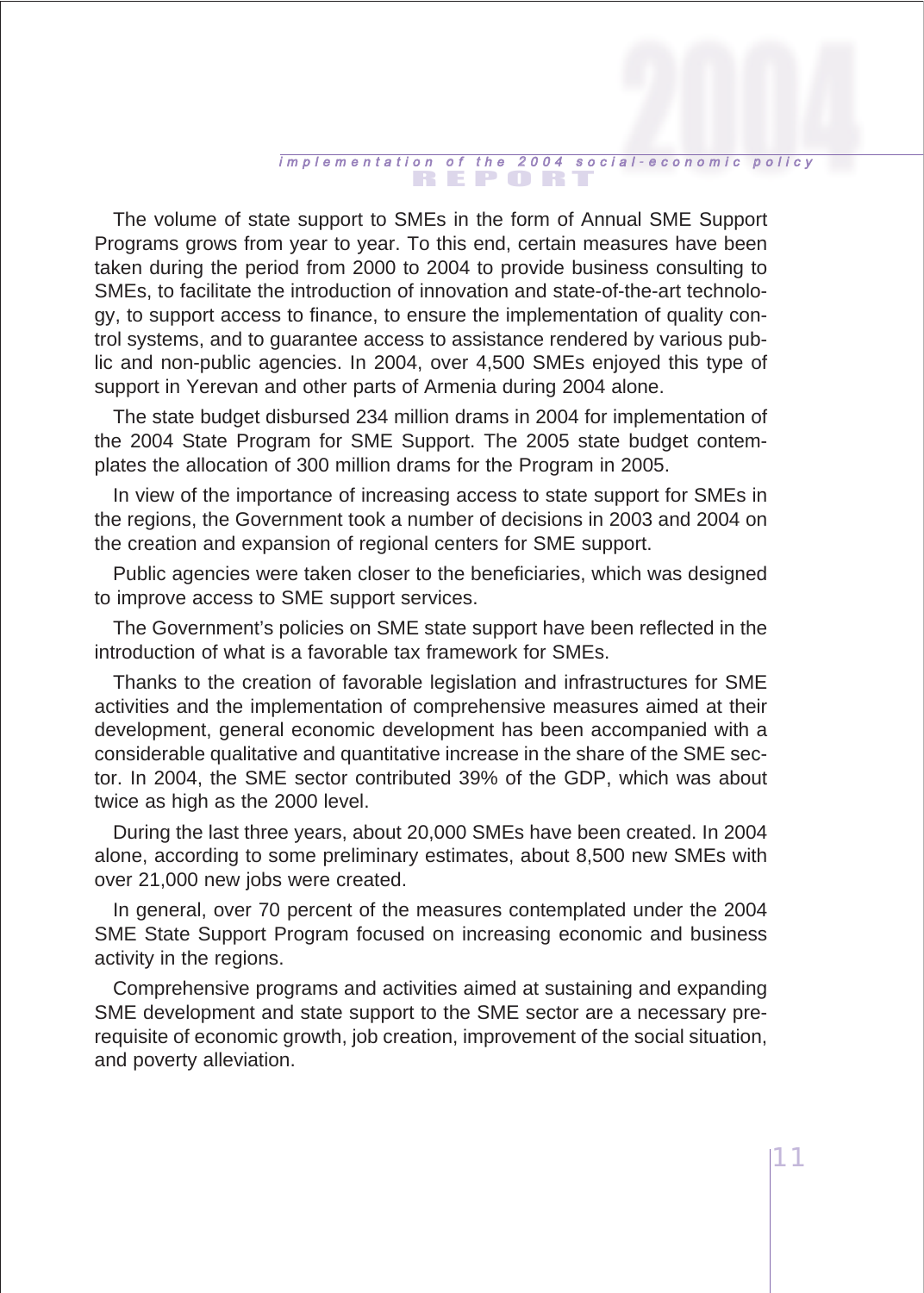#### Tourism

REPORT i <sup>m</sup> p l <sup>e</sup> <sup>m</sup> <sup>e</sup> <sup>n</sup> t <sup>a</sup> t i <sup>o</sup> n o f t h e 2 0 0 4 s <sup>o</sup> <sup>c</sup> i <sup>a</sup> l - <sup>e</sup> <sup>c</sup> <sup>o</sup> <sup>n</sup> <sup>o</sup> <sup>m</sup> i c p <sup>o</sup> l i <sup>c</sup> y

In recent years, tourism has been a dynamically developing branch of the Armenian economy, which is confirmed by statistics. Incoming tourism has grown at 25-30 percent per annum starting from 2001.

The data collected suggests broadening of the geographic scope of inbound tourism. The vast majority of those visiting Armenia are from the following regions: the EU (30.2%), the USA (23.3%), the CIS (22%), and the Middle East (9.2%).

Inbound tourism growth has been coupled with dynamic



growth in domestic tourism, which grew by 12.8% during the first nine months of 2004 compared to the same period in 2003. Tourism is a key sector in terms of share in GDP and service exports. During the period from 2001 to 2004, tourism revenue crossed the line of 250 billion drams.

In recent years, the legal foundation has been laid for regulating the relationship between tourism industry beneficiaries, introducing quality standards in accommodation, and properly marketing Armenia's tourism product. Sharp increases have been reported in the quality and quantity of hotel, restaurant, transport, entertainment, and culture infrastructures and intermediary services related to tourism products.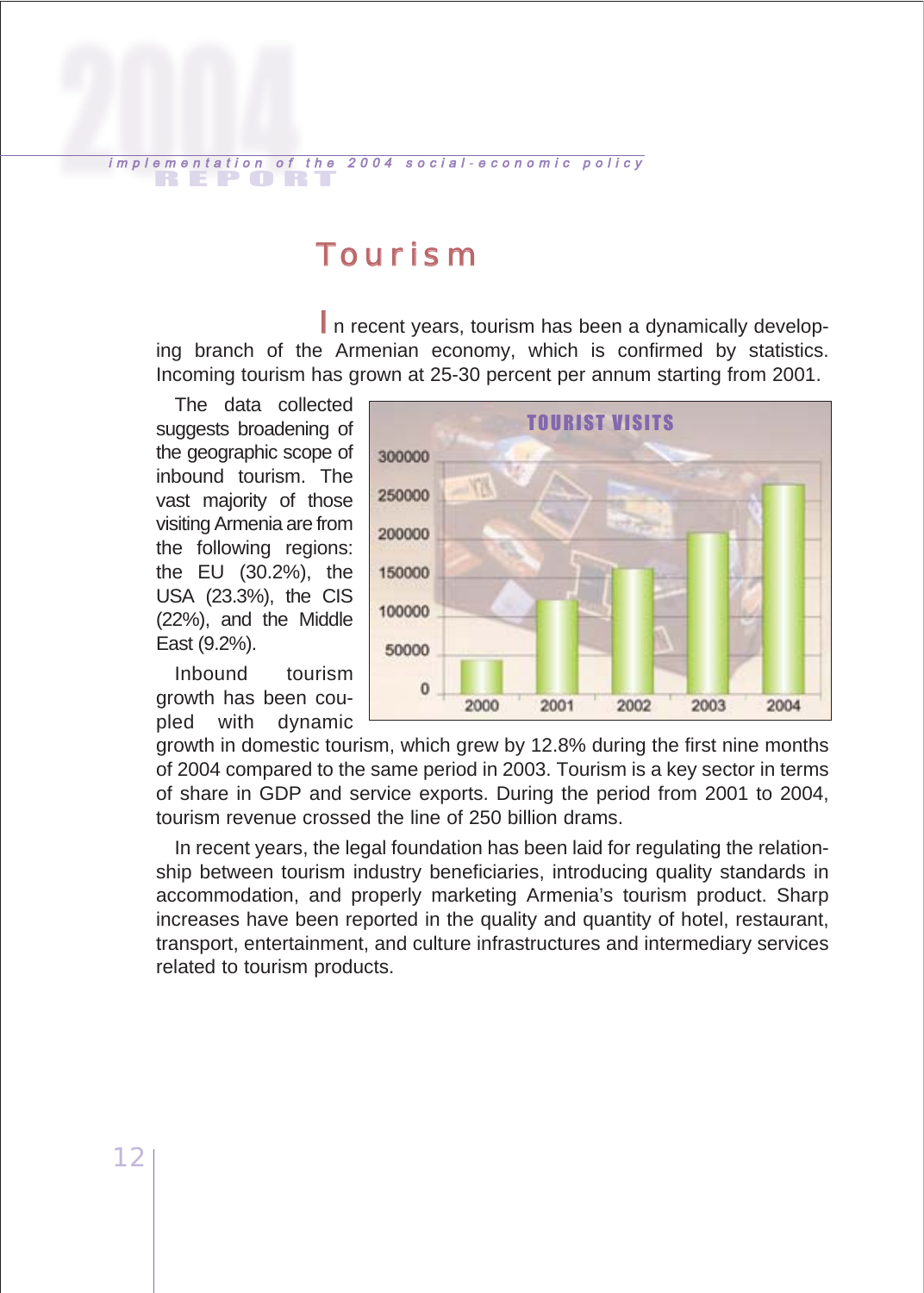# Information Technology

The IT sector has broadly maintained its pace of growth.

As of 2004, about 140 enterprises were active in the IT sector. About 200 new jobs were created in the IT sector during 2004. The IT sector's share in GDP reached 1.7% (compared to 0.35% in 2001).

Activities in this field (including trade shows, contests, and conferences) have focused on expanded production, export promotion, IT integration with other sectors of the economy, capacity assessment and training of young experts, furthering innovation, and investment attraction.

The Law on Electronic Documents and Electronic Digital Signatures, which was submitted by the Republic of Armenia Government, was adopted in 2004.

# Standardization,<br>Measurement,<br>and Conformity<br>Certification

D uring 2004, activities in this field have mostly focused on legislative streamlining and harmonization with the respective EU directives in the areas of standardization, measurement, and conformity certification.

Some fundamental laws regulating standardization, measurement, and conformity certification were adopted, including the Law on Standardization, the Law on Unified Measurement, and the Law on Conformity Assessment. Clear regulatory procedures in the areas of standardization, measurement, and conformity certification have been introduced.

With a view to honoring WTO accession-related commitments, wide-scale activities have been undertaken to draft technical regulations on security of goods and services.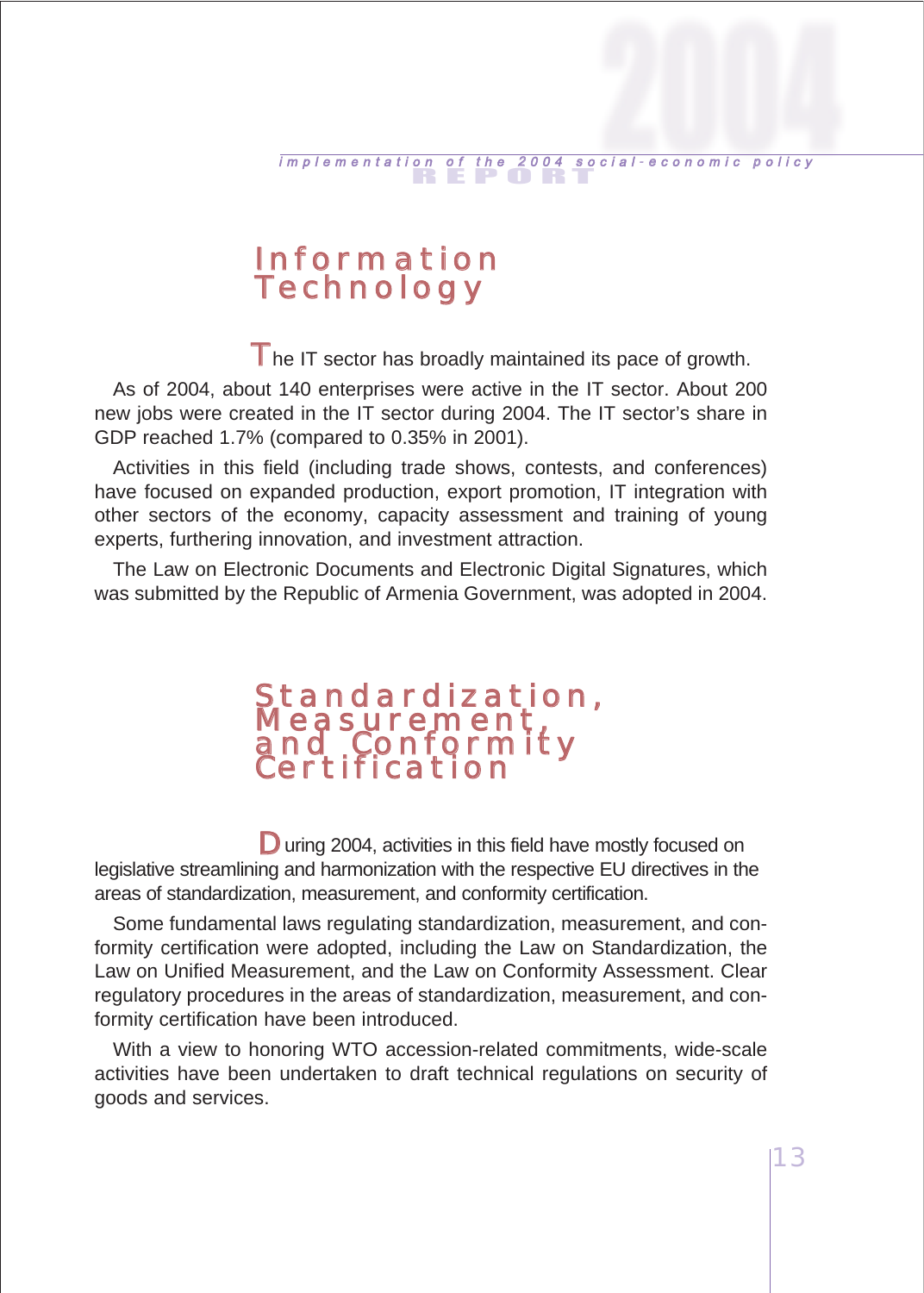Real growth in the agriculture sector was 14.5 percent in 2004; construction grew by 13.4 percent. Transport and communication services grew by 17 percent, while trade and public catering grew by 10.5 percent. In terms of contribution to GDP growth, the role of agriculture and services was significant in 2004: 7.4 percentage points of the 10.1 percent economic growth was due to agriculture and services. During the period from 2000 to 2004, average growth was 6.6 percent in the agriculture sector and 9.8 percent in the service sector.

AGRICULTURE,<br>CONSTRUCTION,<br>AND SERVICES

implementation of the 2004 social-economic policy

During the period from 2000 to 2004, average annual growth in the construction sector was 26.6%. As a share of GDP, construction grew from 10.3 percent in 2000 to 15.3 percent in 2004.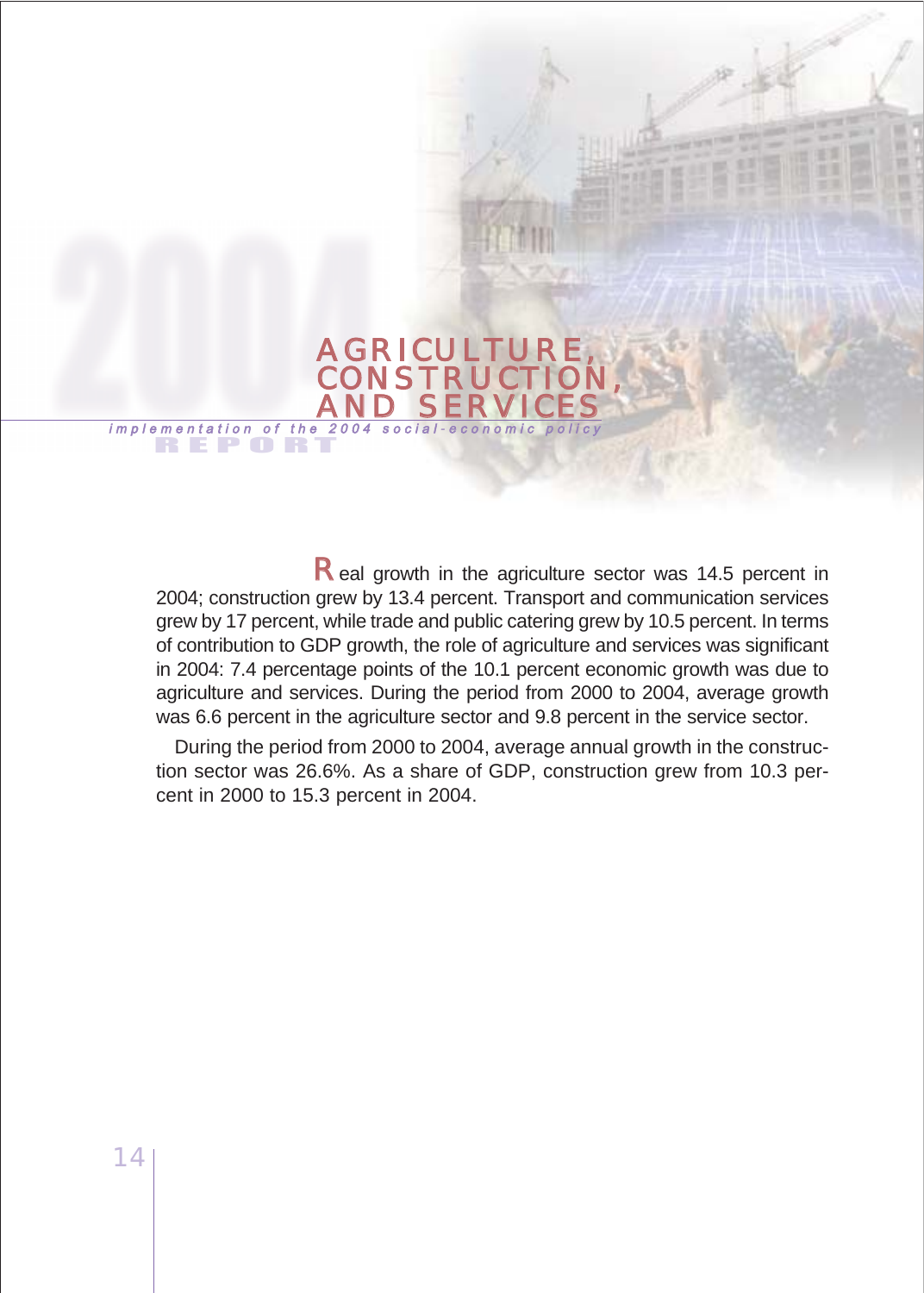#### ENTERNAL PORT I MARKET I STATE IN A SOCIAL PORT I CHARGE IN THE INTERNAL PROPERTY IN THE INTERNAL PROPERTY OF THE INTERNAL PROPERTY OF THE INTERNAL PROPERTY OF THE INTERNAL PROPERTY OF THE INTERNAL PROPERTY OF THE INTERNAL BUDGETARY SYSTEM

Fiscal policies have recently focused on maximizing tax collection without increasing the tax burden, avoiding the buildup of new expenditure arrears and clearing the stock of existing arrears, and gradually lowering the state budget deficit.

With the aim of increasing the predictability of the fiscal process, the groundwork was laid for designing medium-term expenditure frameworks and integrating them with the annual budgeting exercise.

The general part of a unified Tax Code of the Republic of Armenia was drafted in 2004 in order to consolidate the extant tax laws and to improve the tax legislation.

The customs legislation has addressed a number of key issues with a view to improving customs administration and creating a favorable environment for importers and exporters. Customs valuation and country of origin determination rules, the provisions on the functions of customs authorities in respect of intellectual property protection, and the main customs procedures have been clarified.

Compared to a 2004 state budget revenue and grant target of 288.7 billion drams, actual performance was 297.9 billion drams. The tax revenue target of 257.0 billion drams was exceeded, and 267.0 billion drams of taxes were actually collected. Non-tax revenues, too, went beyond the target (12.0 billion drams actual compared to a target of 8.5 billion). Grants were below projected-9.7 billion compared to a target of 14.2 billion drams.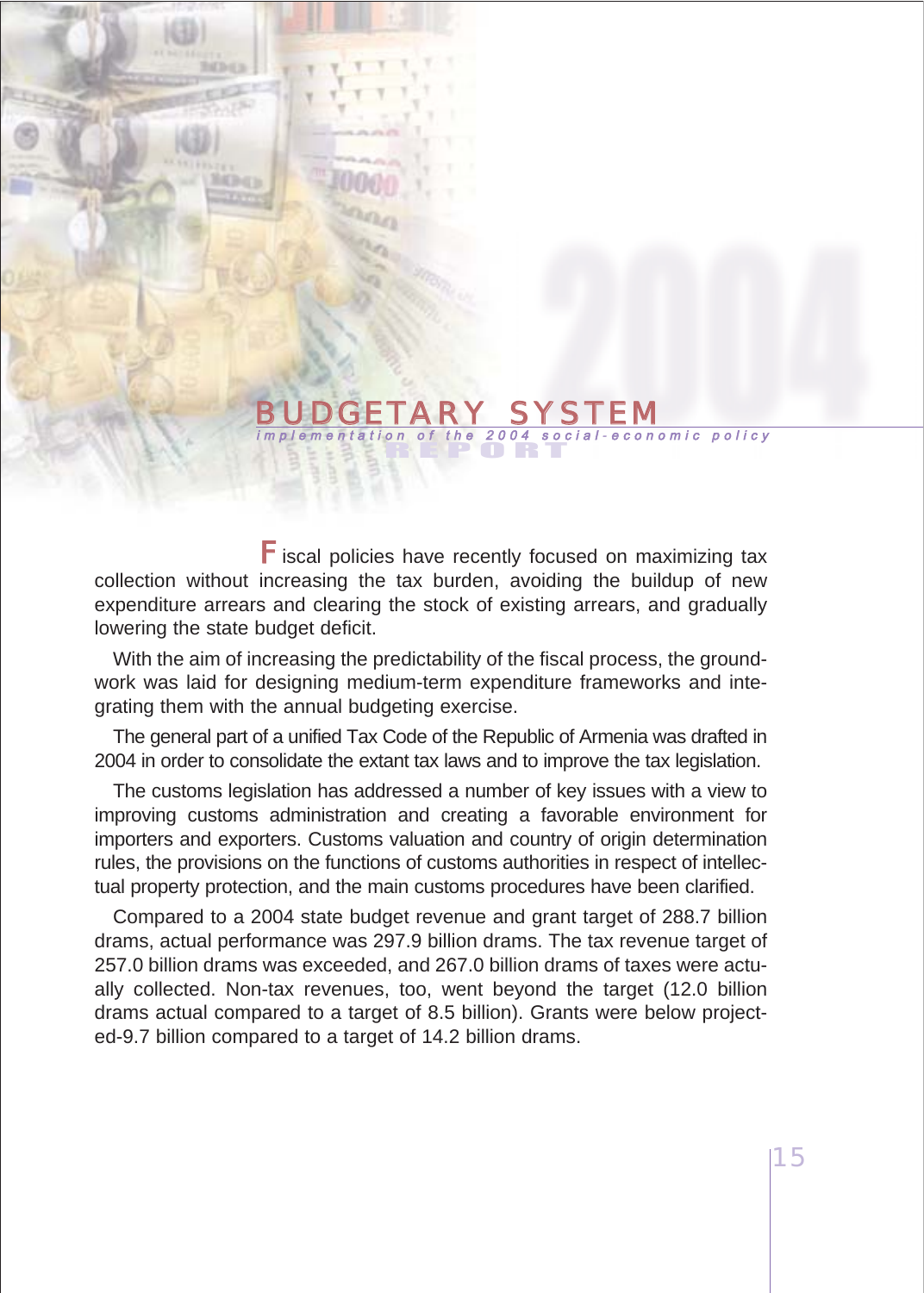# REPORT i <sup>m</sup> p l <sup>e</sup> <sup>m</sup> <sup>e</sup> <sup>n</sup> t <sup>a</sup> t i <sup>o</sup> n o f t h e 2 0 0 4 s <sup>o</sup> <sup>c</sup> i <sup>a</sup> l - <sup>e</sup> <sup>c</sup> <sup>o</sup> <sup>n</sup> <sup>o</sup> <sup>m</sup> i c p <sup>o</sup> l i <sup>c</sup> y

In 2004, unlike the past, direct taxes (personal income tax and corporate profit tax) grew faster than total tax revenue: direct taxes grew by over 50 percent, while total taxes grew by 17 percent. At the same time, tax refunds increased (mostly refunds of VAT credits by exporters). During 2004, refunds were 10.5 billion drams, representing a 2.8-fold increase over 2003.

Despite the over-execution of the tax revenue target in absolute terms, the tax-to-GDP ratio remains unsatisfactory. During the last two years, this ratio fell compared to 2002, which was mostly due to higher-than-projected GDP growth. In view of this fact, the Government continues to take measures towards improving tax and customs administration (which will be emphasized during the execution of the 2005 budget). It is planned that in 2005, an increase in the absolute amount of tax collected will be accompanied with the tax-to-GDP ratio exceeding the 2002 level.

Improved efficiency of expenditure management and discipline have enabled not only to avoid the buildup of new budgetary arrears, but also to clear those accumulated in the past. During 2004, expenditures were executed in the periods specified by law, and new arrears were not built up.

In line with the PRSP priorities, social spending grew faster than total budgetary expenditures in 2004. Under the 2004 state budget, social spending grew by 23.8 percent compared to 2003, while total expenditures of the state budget grew by 10.2 percent. Education spending grew by 21 percent compared to 2003, while health spending grew by 27.5, and social security and insurance-by 24.5 percent.

|                                                                     | 2002   | 2003 | 2004              |
|---------------------------------------------------------------------|--------|------|-------------------|
| State budget expenditure increase over previous year,<br>includinc: | 7.9    | 18.5 | 10.2 <sup>3</sup> |
| <b>Education</b>                                                    | 0.2    | 19.8 | 21.0              |
| <b>Health care</b>                                                  | 1.4    | 22.8 | 27.5              |
| Social security and insurance                                       | $-8.9$ | 23.0 | 24.5              |
| <b>Total social sector expenditures</b>                             | $-2.9$ | 21.6 | 23.8              |

*<sup>3</sup> The 2004 social expenditure figures represent the targets, rather than actual performance under programs implemented by international financial institutions. Once the actuals are available, these figures will be adjusted correspondingly.*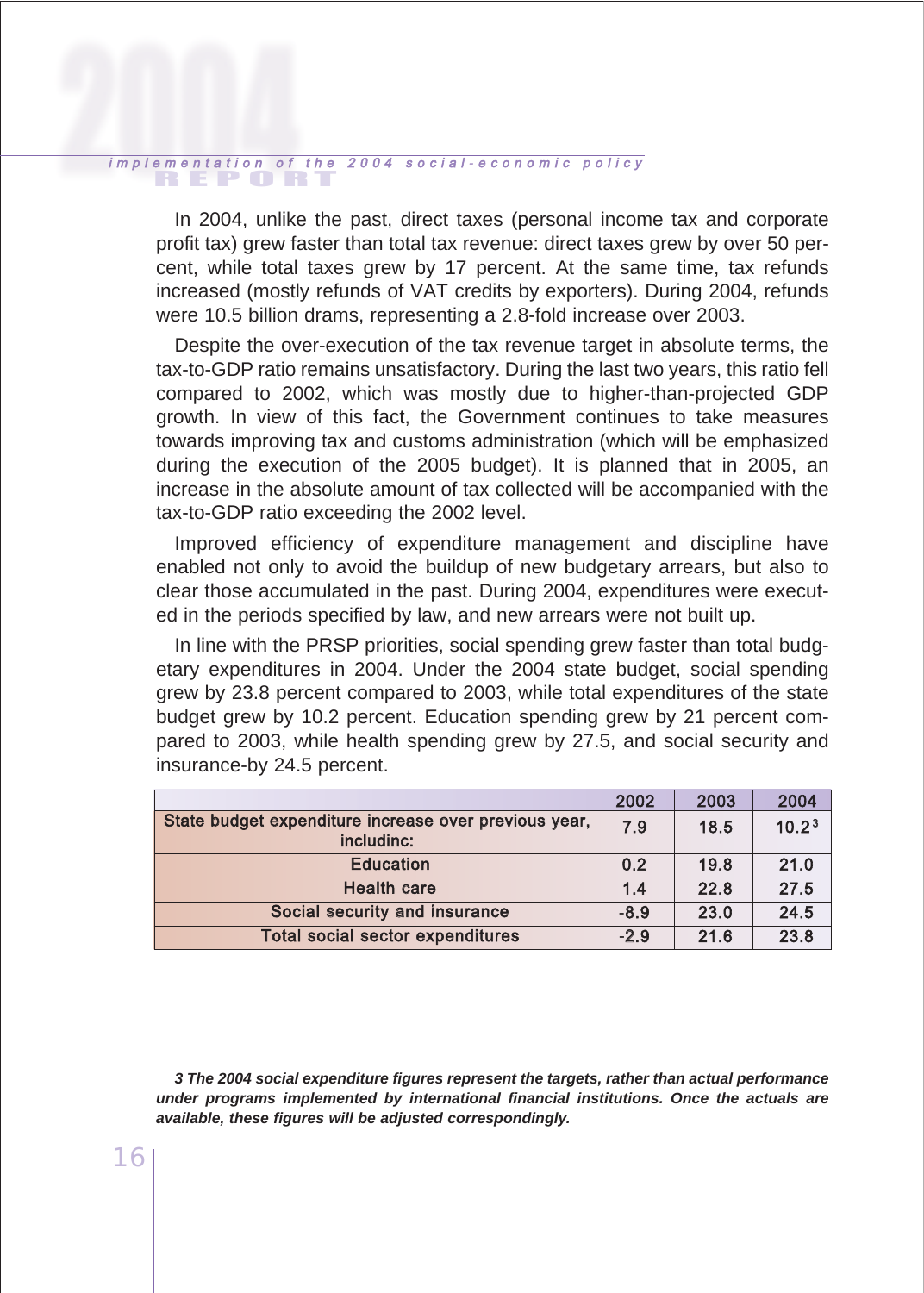An important achievement of fiscal policies has been, among other, the reduction of the budget deficit to3 percent of GDP.

Deficit reduction has been coupled with improved public debt management. The foreign debt management policy has



focused on concessional borrowing and early repayment of non-concessional loans.

Public debt reduction in recent years (to reach 32.7% of GDP in 2004) has been an important achievement.

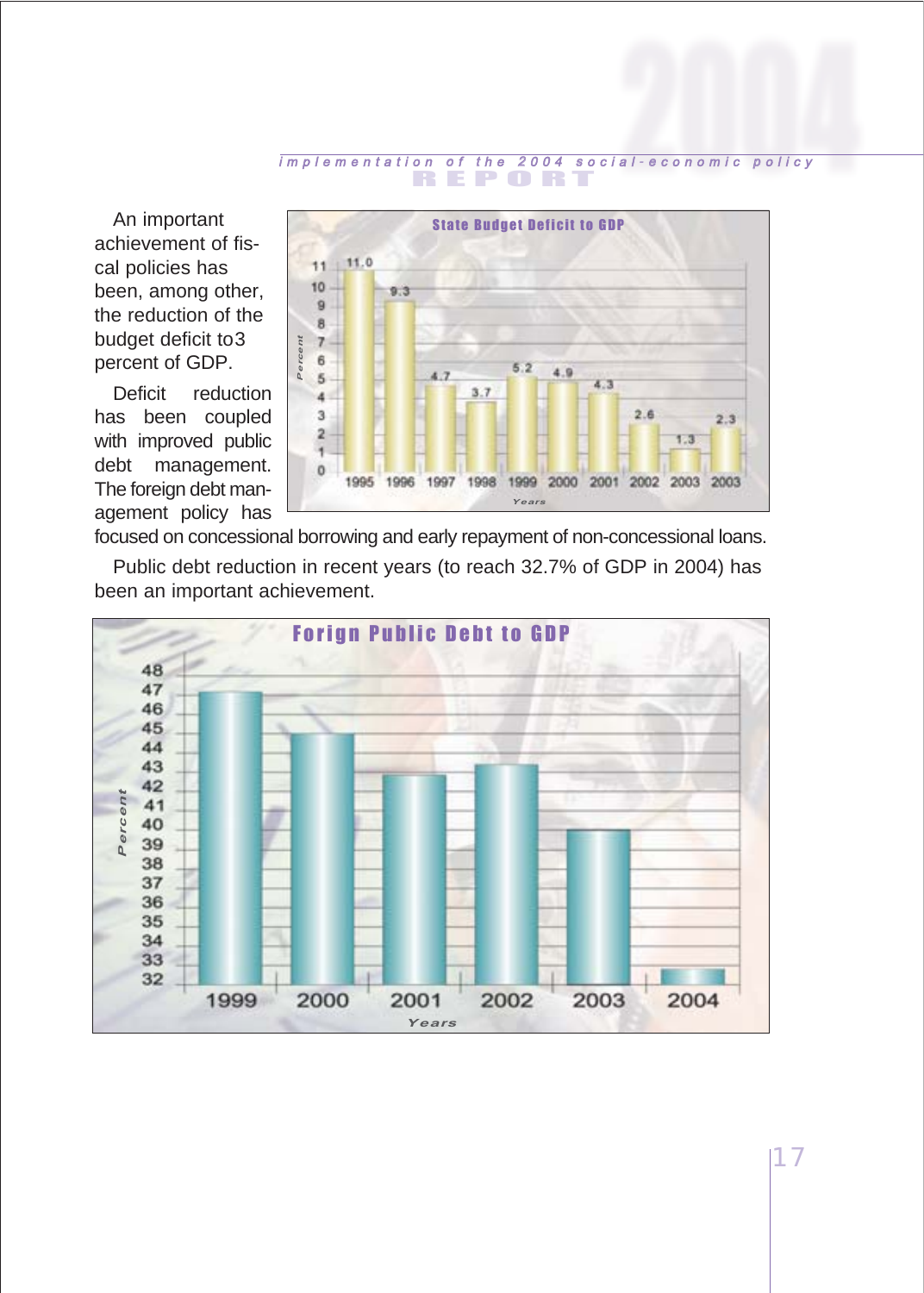# REPORT i <sup>m</sup> p l <sup>e</sup> <sup>m</sup> <sup>e</sup> <sup>n</sup> t <sup>a</sup> t i <sup>o</sup> n o f t h e 2 0 0 4 s <sup>o</sup> <sup>c</sup> i <sup>a</sup> l - <sup>e</sup> <sup>c</sup> <sup>o</sup> <sup>n</sup> <sup>o</sup> <sup>m</sup> i c p <sup>o</sup> l i <sup>c</sup> y

In the frameworks of international financial cooperation, externally-financed loans amounted to 45.7 billion drams (US \$77.5 million) under the state budget law for 2004, of which about US \$52 million were from the World Bank, US \$12.2 million from the German KfW, and US \$8.3 million from the Japanese Government.

Actual disbursements in 2004 were about 45.6 billion drams (US \$87.8 million), including the World Bank's Poverty Reduction Support Credit of about 10.3 billion drams (US \$ 21.2 million—the equivalent of SDR 13.7 million), which was not projected under the 2004 state budget. Though planned in the state budget, the proceeds of the loan supported by the Japanese Government were not received. The German KfW loan disbursement fell short of the target by US \$8 million.

On May 20, 2004, due to the early repayment by Armenia of EUR 7 million (4,649.05 million drams) to the European Union as principal under the "28 million Euro Loan Provided by the European Union", the EU made a 5.5 million Euro (3,621.09 million dram) "Extraordinary Assistance Grant" to Armenia on July 7, 2004.

The state budget for 2004 projected the receipt of grants in the amount of about 14.2 billion drams, of which 9.7 billion drams were received according to preliminary estimates (excluding the Project Implementation Unit data).

During 2004, in the frameworks of the Food Security Program, the EU made a 9.5 million Euro (6,119.4 billion drams) grant available to Armenia in three installments; the third installment (4 million Euros, or 2,594.4 million drams) was received on December 12, 2004.

The legal procedures related to the Dutch Government's Grant planned in 2004 have been finalized, and disbursement is currently expected.

Under loan and grant agreements signed between the Republic of Armenia and foreign states and international financial institutions during 2004, the Republic of Armenia is planning to receive US \$112.5 million**<sup>4</sup>** and EUR 40.4 million during the program periods (2004 and beyond).

Different loan agreements contemplate a total of about US \$109 million and EUR 4.7 million, the bulk of which is World Bank loans (about US \$109 million). Grant agreements contemplate about US \$3.5 million and EUR 35.7 million, of which EUR 35.7 million will be the EU's share.

*<sup>4</sup> The projected SDR loan amounts have been revised using the exchange rate effective on February 1, 2005, i.e. 1 SDR equals to US \$1.52.*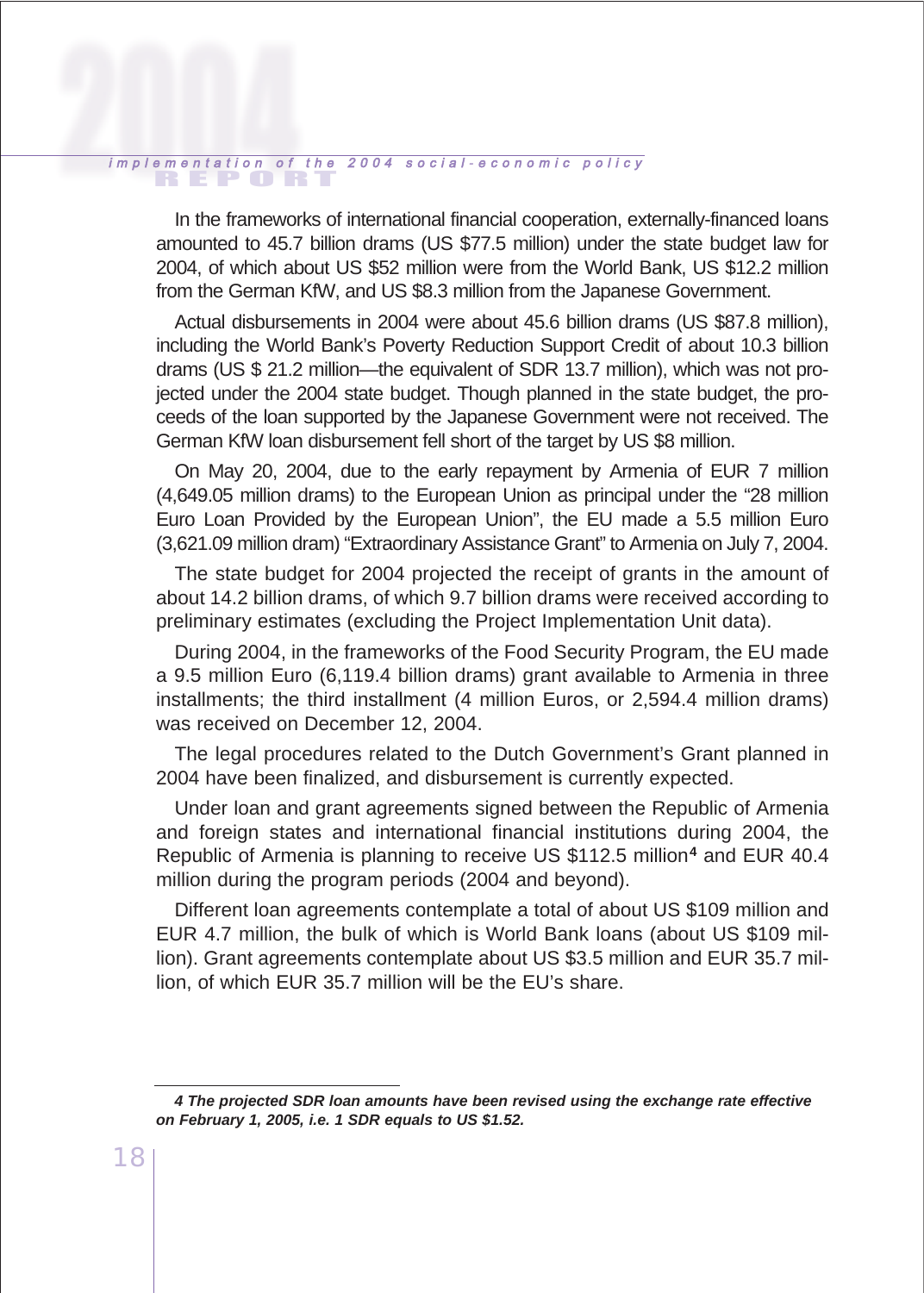In recent years, including in 2004, the Government of Armenia has productively cooperated with international financial institutions, such as the IMF and the World Bank.

On May 23, 2001, the Executive Board of the IMF approved the Poverty Reduction and Growth Facility (PRGF) to Armenia. The Program focused on areas such as improved tax and customs administration, further development and strengthening of the banking system, and a number of other measures. As a result of efficient Program implementation, Armenia received the US dollar equivalent of SDR 69 million during the period from 2001 to 2004.

On June 10, 2004, the World Bank Board of Directors discussed and approved the Country Assistance Strategy, which will allow the Republic of Armenia to borrow about US \$170-220 million over the next four years due to recognition of the World Bank's projects as best scenario implementation. It is important also to take into consideration that Armenia's economic performance, balance macroeconomic policies, and continuity of economic reforms due to the implementation of the World Bank's previous Country Assistance Strategy have made it possible for Armenia to be recognized as a best scenario borrower in order for Armenia's access to borrowing to be increased.

The Country Assistance Strategy to be implemented by the World Bank during the next four years has laid down Armenia's long-term strategic development objectives in keeping with the PRSP. Among such objectives is the promotion of private sector-led economic growth, making growth more povertyoriented, and reducing income poverty.

Positive trends have been sustained in respect of the developments in the T-bill market. During 2004, T-bill yields declined in light of a considerable increase in maturities.

|      | Maturity of outstanding<br>T-bills (in days) | Yields on outstanding<br>T-bills |
|------|----------------------------------------------|----------------------------------|
| 2000 | 152                                          | 24.52%                           |
| 2001 | 209                                          | 20.05%                           |
| 2002 | 263                                          | 16.43%                           |
| 2003 | 353                                          | 13.72%                           |
| 2004 | 754                                          | 9.01%                            |

In 2004, the average maturity of outstanding T-bills was 863 days. Average weighed yields on T-bills placed during the year were 7.32 percent.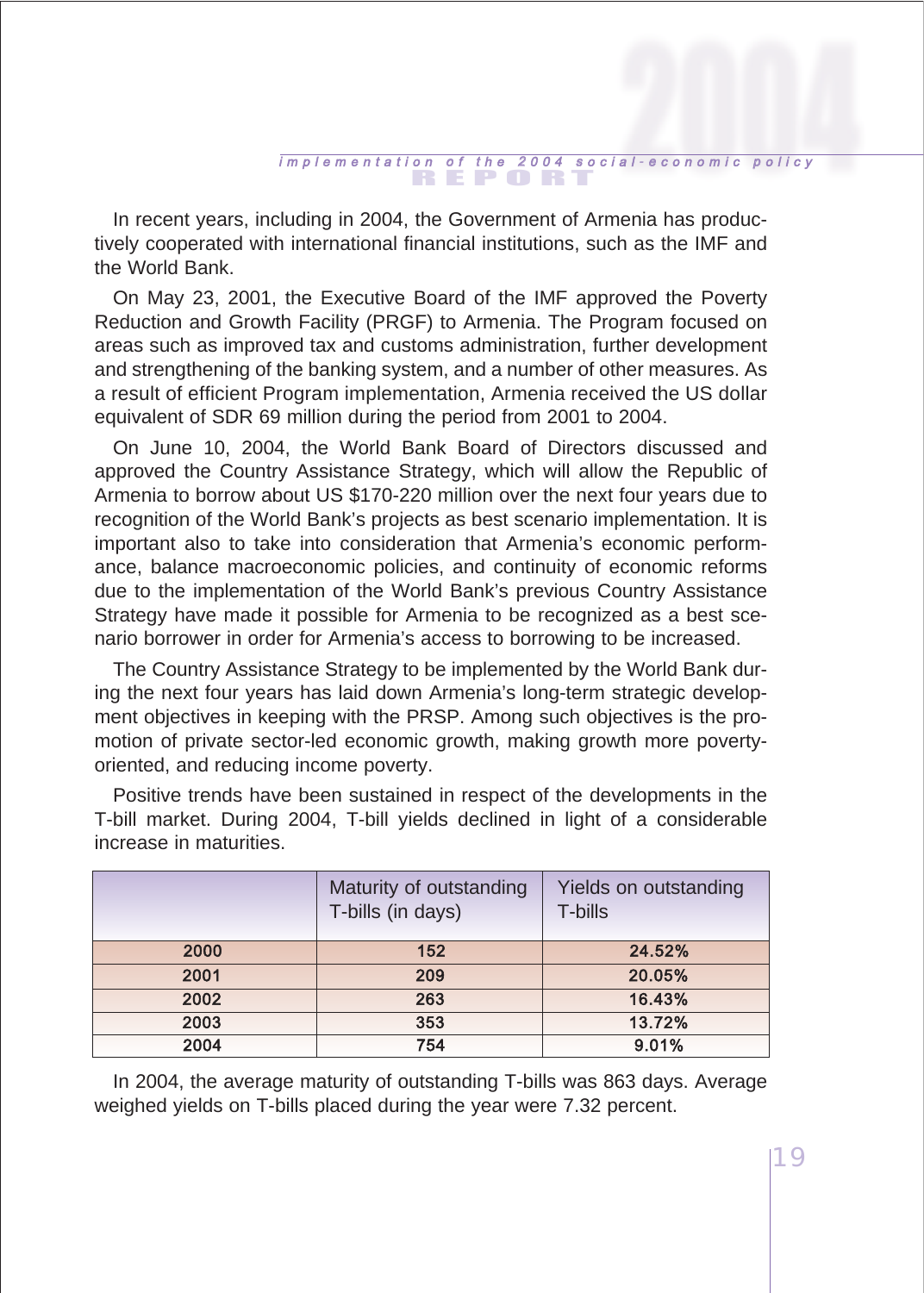#### REPORT implementation of the 2004 social-economic policy

During the period from 2000 to 2004, domestic debt could be characterized in the following way:

|      | <b>Emission</b><br>(drams<br>billion) | <b>Placement</b><br>(drams<br>billion) | <b>Deficit</b><br>financing<br>(drams billion) | <b>Yields on</b><br>placement<br>(in %) | <b>Maturity of</b><br>placement<br>(days) |
|------|---------------------------------------|----------------------------------------|------------------------------------------------|-----------------------------------------|-------------------------------------------|
| 1999 | 64.85                                 | 57.56                                  | 0.95                                           | 52.64                                   | 147                                       |
| 2000 | 47.23                                 | 44.85                                  | 1.78                                           | 24.82                                   | 219                                       |
| 2001 | 45.20                                 | 45.91                                  | 5.95                                           | 20.94                                   | 287                                       |
| 2002 | 41.94                                 | 41.88                                  | 3.95                                           | 15.72                                   | 382                                       |
| 2003 | 44.20                                 | 43.30                                  | 2.30                                           | 13.44                                   | 544                                       |
| 2004 | 43.9                                  | 43.9                                   | 5.58                                           | 7.32                                    | 863                                       |

From September 2004, it became possible to start issuing medium and long maturity voucher bonds. The long-term trends that emerged in the years before were sustained in 2004, and 7- and 10-year maturity voucher bonds were issued and placed. The policies planned for 2005-2007, which will aim at extending debt maturity and reducing the cost of debt, are logical follow-up on the debt management strategy applied in 2004.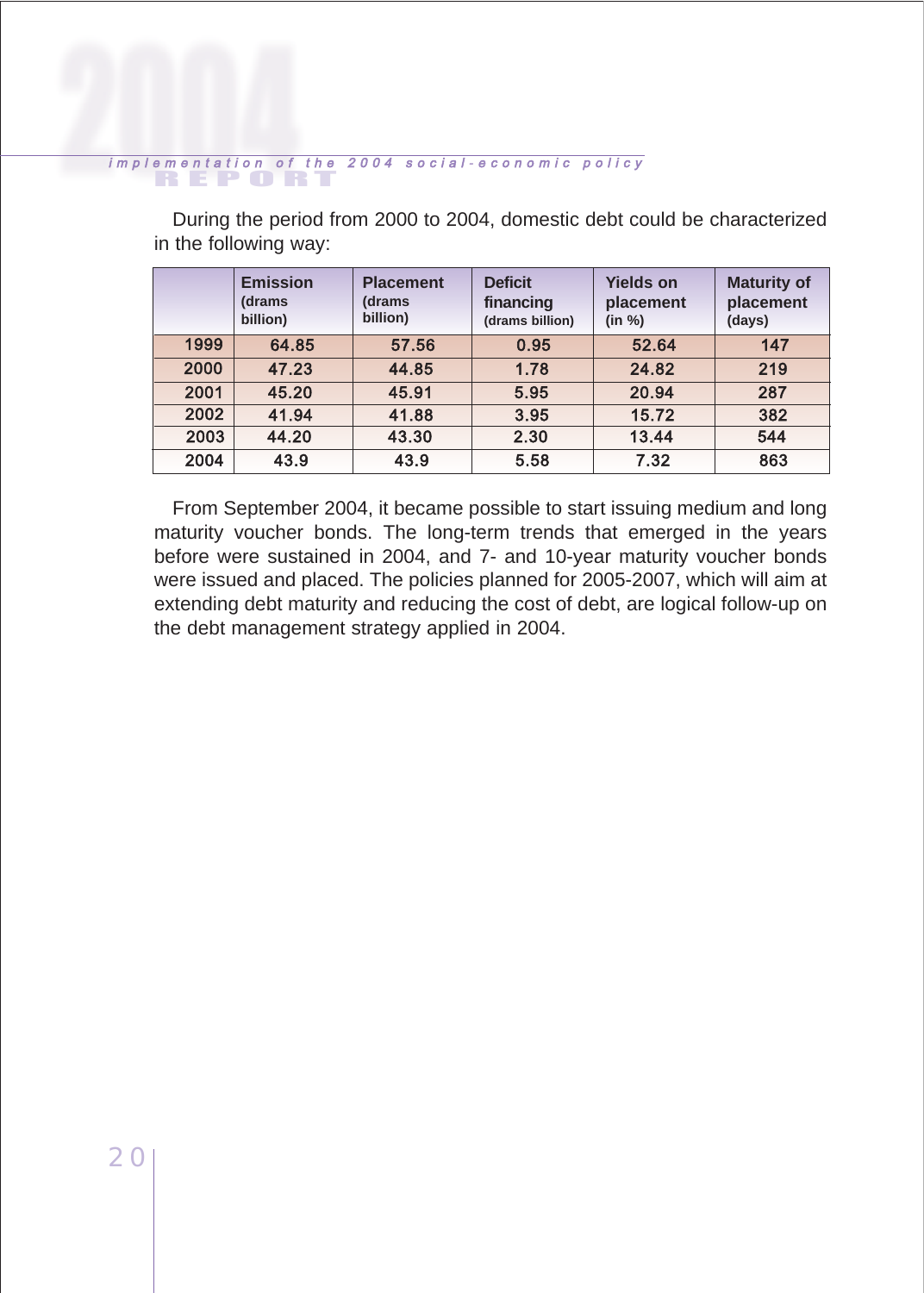#### Farming

In recent vears, the Government has focused on the problems of rural areas; everyday efforts in this direction have rendered positive results.

During 2004, activities were implemented to supply high-quality seeds (potato and grains), mineral fertilizer, and plant protection facilities to farms and to organize automated work. As a result, planted agricultural areas reached 318.3 thousand hectares in 2004, compared to 314.6 thousand in 2003.

The establishment of vineyards and fruit orchards has become quite active in 2004, due to the sales of grapes and fruits becoming easier than before and the development of irrigation systems. During 2004, 1,500 hectares of vineyards and about 1,000 hectares of fruit orchards were established. Gross crops of grains were high: improved fertility was the reason for 88.5 percent, and larger planted areas—11.5 percent, of the 146.2 thousand ton increase in grain crops. Vegetable crops grew by 31.3 thousand tons, all of which was due to improved fertility. As for the increase in grape production (67.3 thousand tons), about 73.0 percent of it was by reason of improved fertility.

Considerable work has been undertaken to prevent livestock disease and to improve breeding practices.

The Government and international organizations have supported agricultural risk mitigation and natural disaster consequence management. Major activities have been carried out towards the rehabilitation of the hail protection service: 15 anti-hail stations have been installed in the Aragatsotn Marz, which are currently being tested and will have a positive impact in fighting natural disasters.

With the aim of mitigating the consequences of natural disasters, the Government has provided considerable support to land users who have suffered from natural disasters.

The acquisition of new hardware and machinery has continued with the aim of upgrading and supplementing the agricultural machinery and facilities available in the country. Under a grant program, contracts were signed on importing 2,550 tons of nitric fertilizer, 39 tractors, and agricultural tools. In the frameworks of a charitable project, 51 tractors and agricultural tools and spare parts were imported to Armenia and sold to farms by means of auctions.

Various counseling services were rendered in about 800 rural communities of Armenia throughout 2004, including 834 consultation workshops, 153 field shows, and over 600 different publications on agriculture.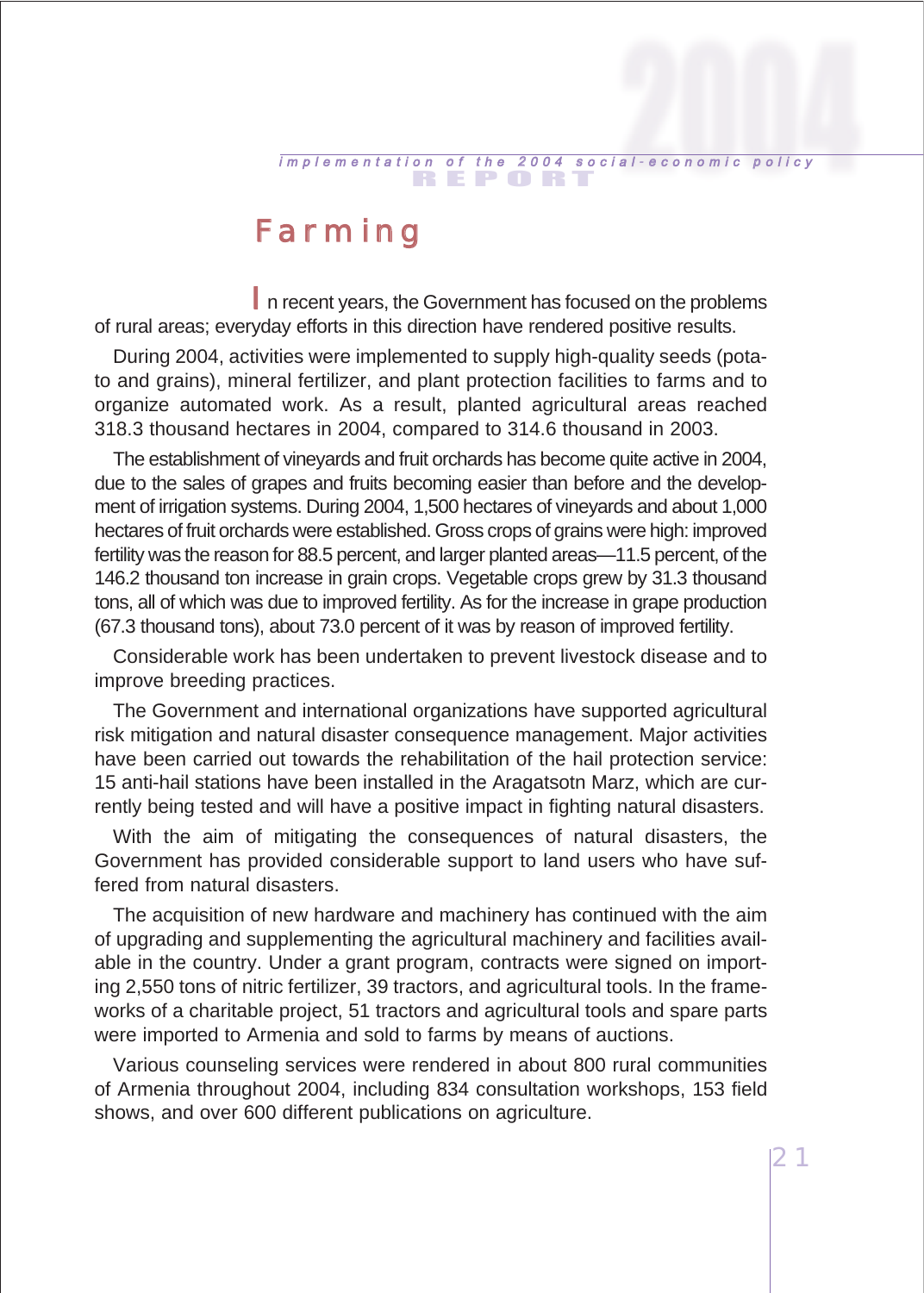### Public Administration

R ecent years' economic and social achievements bear witness to the efficiency of policies implemented in the public administration sector.

implementation of the 2004 social-economic policy

GOVERNAN

Public administration reforms continued to enjoy the Government's attention in 2004. The stage-by-stage restructuring of ministries, agencies, and territorial administration and local self-government bodies has been implemented and continues at present. The adoption of the RoA Law on Community Service is an important achievement, which guarantees the office of community servants regardless of changes in the political authorities and defines competence and experience criteria for appointment to position.

The by-laws of ministries have been clarified. Redundant and atypical functions and units have been identified.

Public administration reforms have focused on strengthening of the policymaking and regulatory functions of public agencies. Inspectorates for Environmental Protection, Labor, and Education have been created.

Much attention has been paid to the quality and accessibility of services rendered by public agencies and to the transparency of their activities. Public relations units created in ministries of Armenia in 2004 were a sound institutional basis for improving cooperation with civil society and citizens.

In ministries and the governors' offices, as well as local self-government bodies, resource/visitors centers will facilitate compliance with the demands of citizens under the laws on freedom of information.

Measures are being undertaken to modernize the system of public administration. The Government of Armenia has approved a World Bank project for Public Sector Modernization, which will allow improving electronic documentation in public administration bodies and the systems of monitoring over execution of decisions. The Law on Electronic Documents and Electronic Digital Signatures, which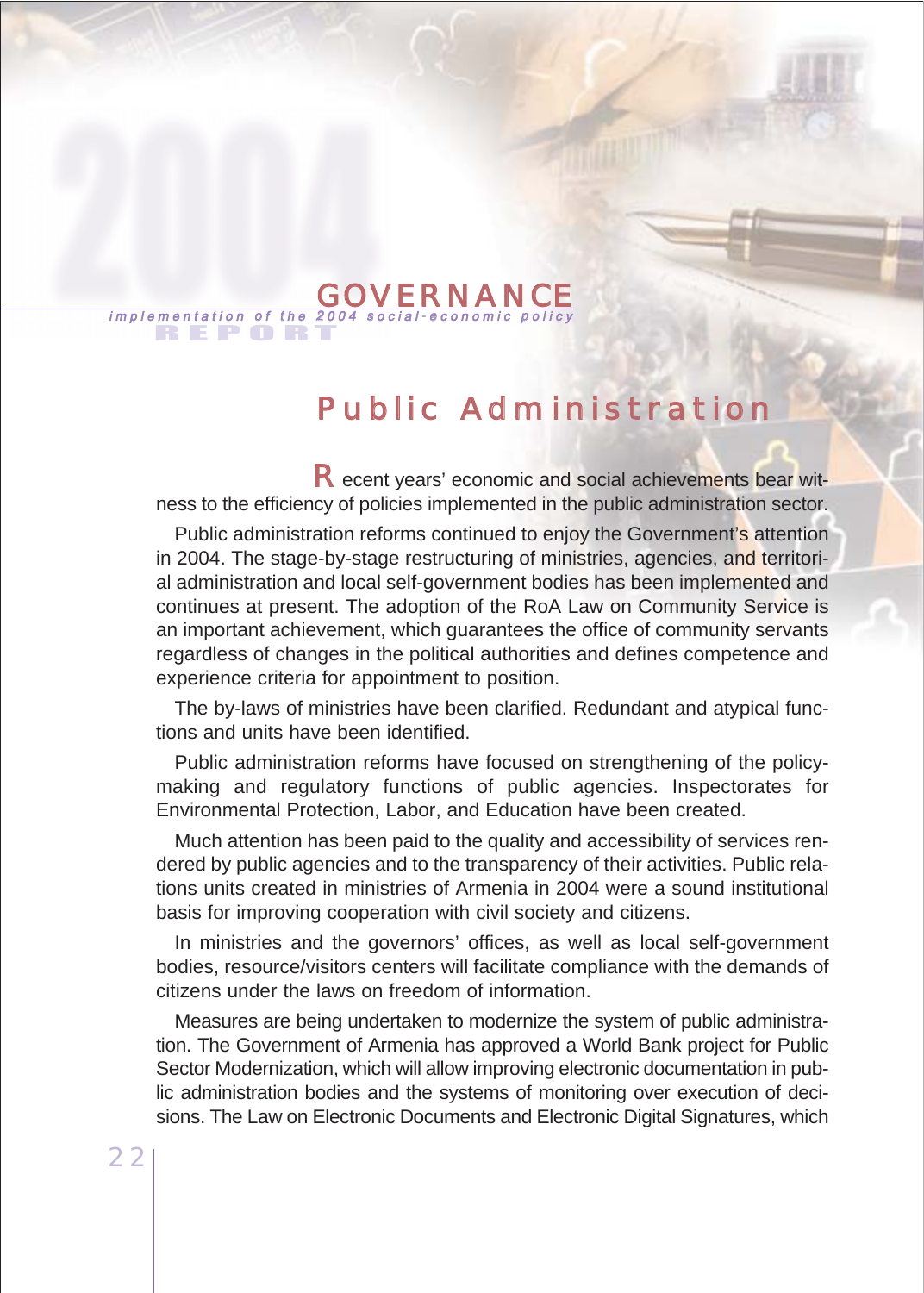was adopted in 2004, provides the legal framework necessary for these activities.

As for improvements in the financial management system, preparatory activities were implemented in 2004 to support, in particular, the introduction of new internal and external audit systems and program budgeting on the basis of medium-term expenditure planning.

During 2004, public administration reforms focused on the achievement of the goals identified in the Anti-Corruption Strategy and the Poverty Reduction Strategy Paper. Notably, the Anti-Corruption Council and the Anti-Corruption Strategy Implementation Monitoring Committee were created, which comprised representatives of civil society, political parties, and the mass media. From 2004, Armenia has been a member of GRECO and the OECD's Anti-Corruption Network of Transition Countries.

#### Local Self-Government

Local self-government reforms have been aimed at streamlining the rights and responsibilities of local self-government bodies and creating the prerequisites for development of local self-government.

The mechanisms of estimating and providing financial equalization subsidies and subventions from the state budget have been reviewed and clarified.

Starting from 2003, community subsidy disbursement execution reached 100 percent.

Measures aimed at improving the efficiency of local self-government systems continued in 2004, with a special focus on addressing urgent issues faced by borderline and highly-mountainous settlements.

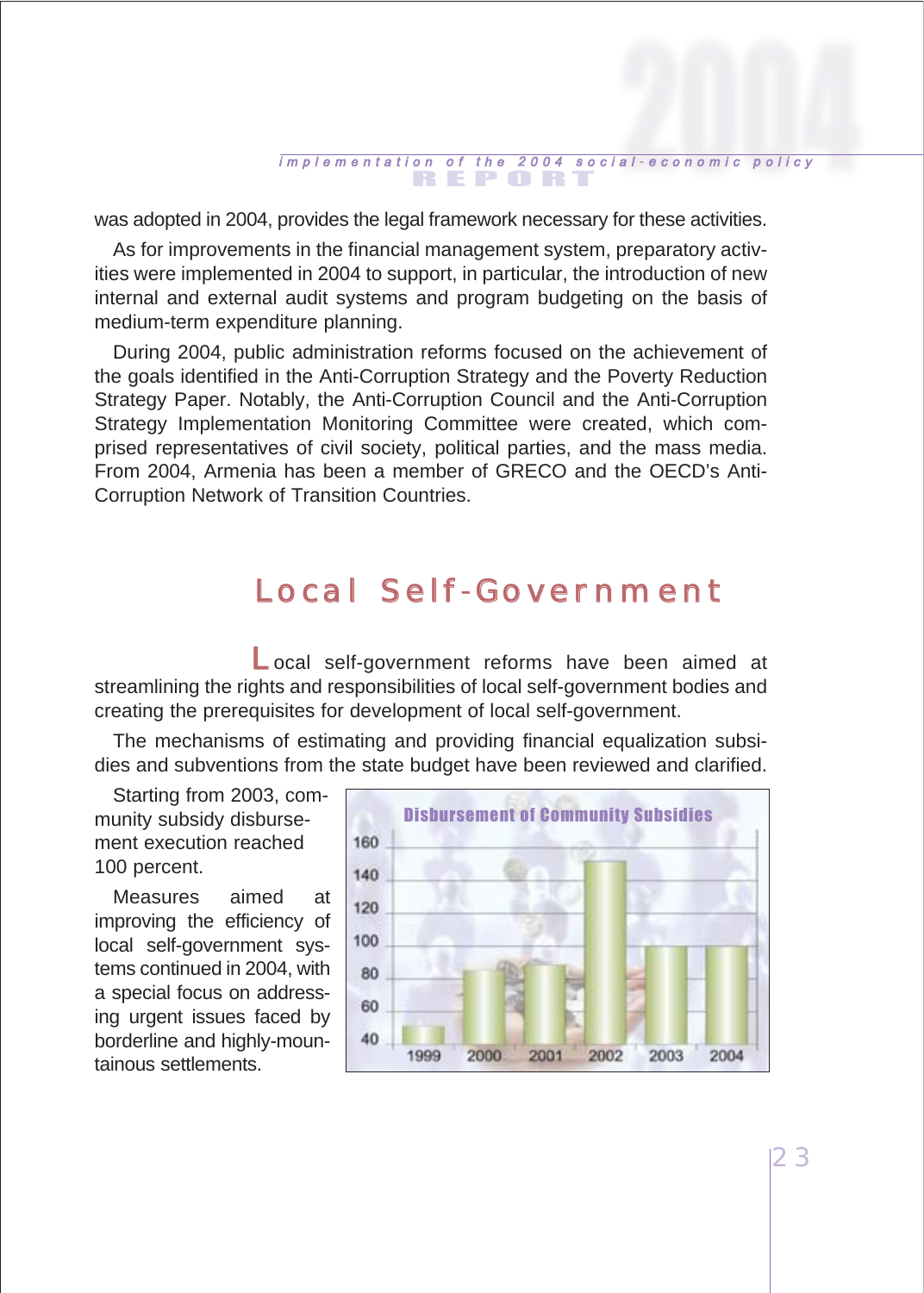#### Implementation of the 2004 social-economic policy INFRASTRUCTURES

#### Water

Water sector activities have mainly focused on the introduction of metering systems at irrigation and potable water intake and supply points, increasing the length of water supply, improving the quality of water, and reducing system losses.

During 2004, potable water utilities rendered the following services to consumers: 122 million cubic meters of water supply and 88 million cubic meters of water removal. Water user associations created under law rendered 705.1 million cubic meters of water supply services. The total cost of energy consumed in the system (potable and irrigation water utilities) reached 463.2 million kW/h, which was about 170.0 million drams or 8.9 million kW/h less than the cost in 2003.

During 2004, the Arpa-Sevan Tunnel was used to move 260.9 million cubic meters of water to Lake Sevan. As of December 31, 2004, the level of Lake Sevan was 1,897.65 meters, which was 41 centimeters higher than the level of the Lake in 2003.

Long-term reforms are contemplated in the potable and irrigation water sectors, mainly with the aim of enhancing their operational reliability and efficiency, reducing water losses, and improving the quality of water supply and removal services.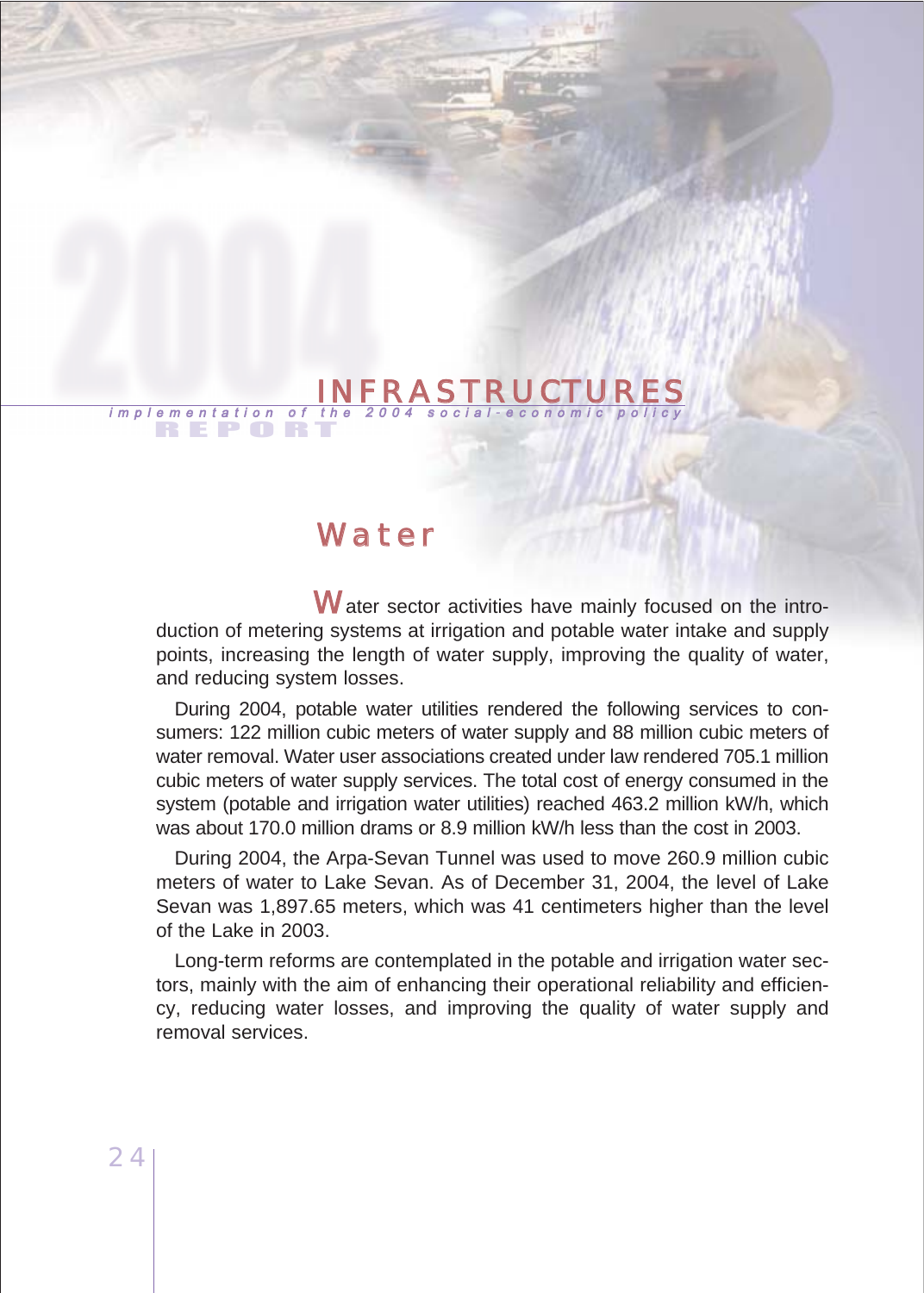#### Roads

Development of the road network continued with a view to addressing the problem of physical isolation of people and communities. The quality of roads has an impact, among other things, on the costs and speed of doing business (especially for farms).

To this end, capital investments in roads remained a priority in 2004. About 7 billion drams' worth activities were implemented, of which 4.5 billion was funded from the state budget, and 2.6 billion was allocated additionally on the basis of a Government Decree.

A number of projects were implemented during 2004, which supported winter maintenance for 6,150.6 kilometers of national roads, current repairs, the fundamental repairs of 5 bridges and 9 road segments, and design work for community roads.

The additional funds allocated under a Government decree were used to repave the strategic road from Paravakar to Tsaghkavan to Tovuz to Berd and to subsidize road construction in 8 communities.

The World Bank's transport project financed US \$20.2 million worth of activities during 2004. A total of 88.7 kilometers of inter-state roads were repaved and some local roads were repaired as a pilot project.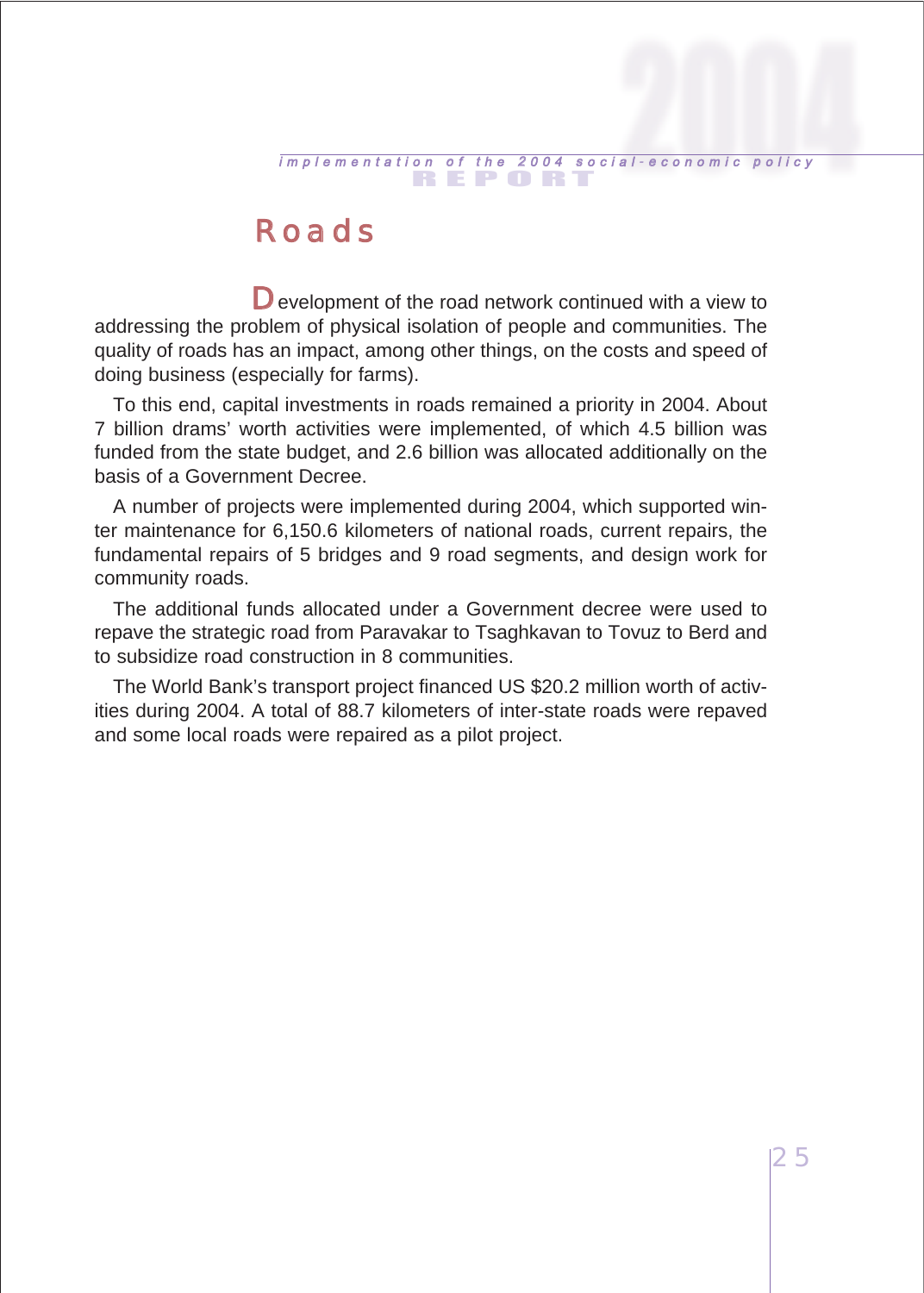#### implementation of the 2004 social-economic policy SOCI

#### Education

The Government has focused closely on the maintenance and further development of the education system—as the key to international competitiveness of the country. To this end, the path of gradual system reform was chosen.

Activities were undertaken to streamline the organizational and legal types of educational institutions offering curriculum at different levels of the education system, and to improve system governance and financial arrangements. Management in this sector has been decentralized, and a system of per-student funding has been introduced.

The School Optimization Program has been designed and implementation is currently underway. It has already resulted in vast improvements in public spending efficiency in the education sector and will support improved quality and accessibility of school education.

Over the last two years, in particular, funds have been allocated to improve school buildings and facilities and to provide heating with the aim of maximizing the continuity of the education process and boosting attendance. In 2004, the rehabilitation, repairs, and new construction of about 200 schools was completed. Starting from 2003, the amount of fuel provided for heating purposes and the duration of the season were increased and differentiated by the position of schools in the valley vs. mountainous and highly-mountainous settlements.

The average salaries of teachers have increased considerably with a view to reducing the turnaround of competent human resources, providing adequate quality of education, and improving the social situation of teachers. Compared to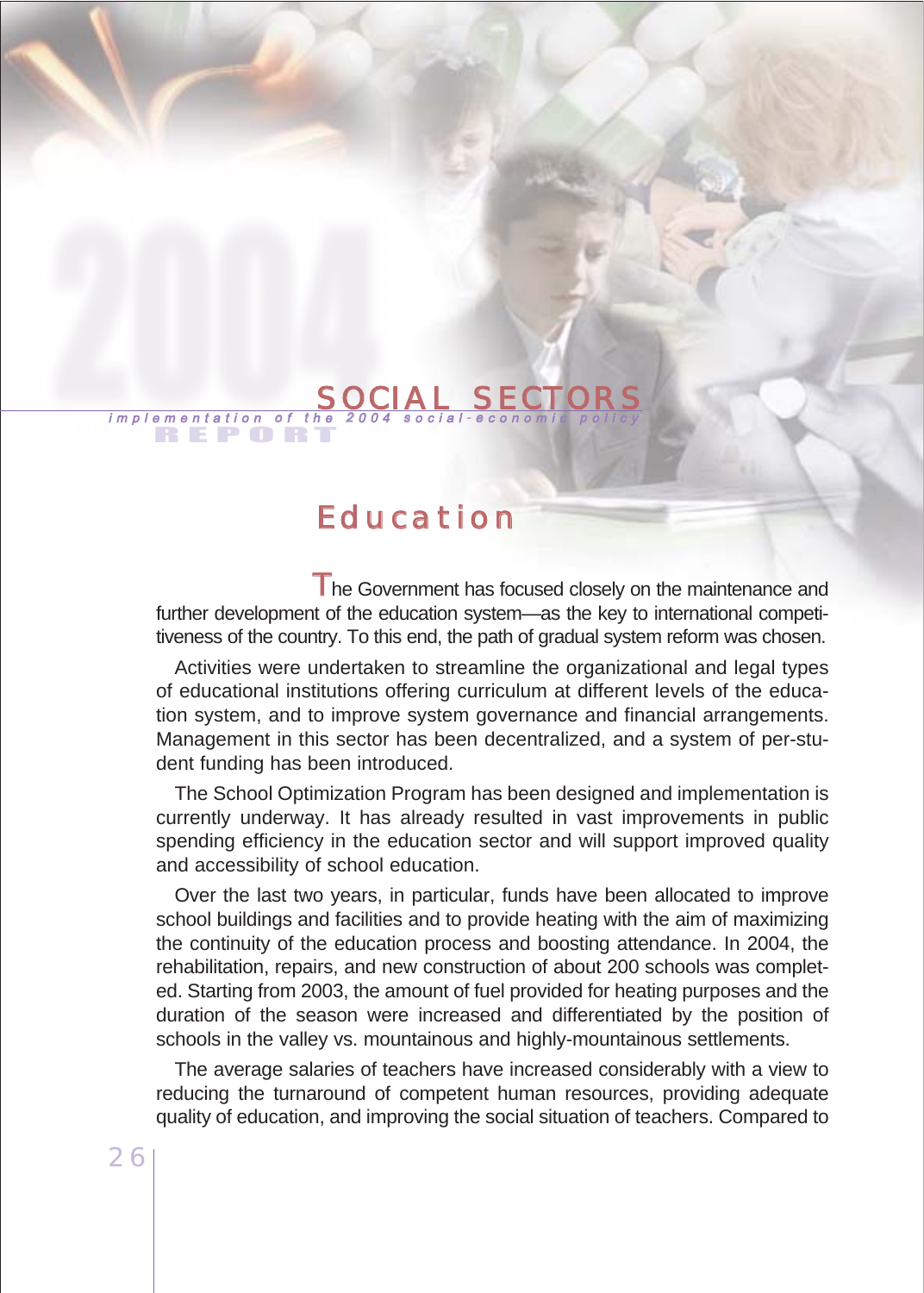12,600 drams in 2000, the average salaries of teachers reached 18,600 drams in 2003 and 30,600 drams in 2004. The policy of raising teachers' salaries has been sustained into 2005: from January 1, 2005, the average salaries of teachers will exceed 50,000 drams. The salaries of the administrative personnel of public educational institutions have increased considerably, as well.

From a standpoint of improving the quality and conformity of education, special attention is being paid to teacher training and upgrading methodology and technical facilities in schools. In 2004 alone, about 28,000 teachers attended training courses, of which 70 percent were from the regions outside of Yerevan. General Public Education Criteria were developed and the Knowledge Assessment Center created with the aim of modernizing the contents of education and introducing a system of knowledge assessment.

Free textbooks were provided to first-graders. Children from socially vulnerable families received the books required under primary education curricula. According to the Law on Education, free textbooks have been provided to all children in primary public schools starting from 2003.

In 2004, the Government created the Assessment and Testing Center and developed a new Concept Note on Knowledge Assessment. The first samples of tests were developed by working groups created for designing both an implementation strategy for the new system of learners' knowledge assessment and the school graduation and university admission examination tests in different subject areas.

A large volume of construction and renovation work was carried out in the public education sector during 2004. The state budget financed the construction of 25 new schools and the complete renovation of another 187. Projects co-financed by the Armenia Social Investment Fund supported the construction of 16 and the complete renovation of 148 school buildings.

In 2004, the Republic of Armenia Law on Crafts and Secondary Vocational Education and Training and the Strategy on Crafts and Secondary Vocational Education and Training were developed with the primary objective of creating an efficiently-functioning system of primary and secondary vocational education in Armenia as a ways of training qualified specialists in line with the demands of the economy and the labor market.

Reforms in higher education have mainly focused on the legal and regulatory framework. The Government drafted and submitted to the National Assembly the Republic of Armenia Law on Higher and Post-University Vocational Education, which was adopted in 2004 with the aim of regulating activities in the field of higher and post-university vocational education.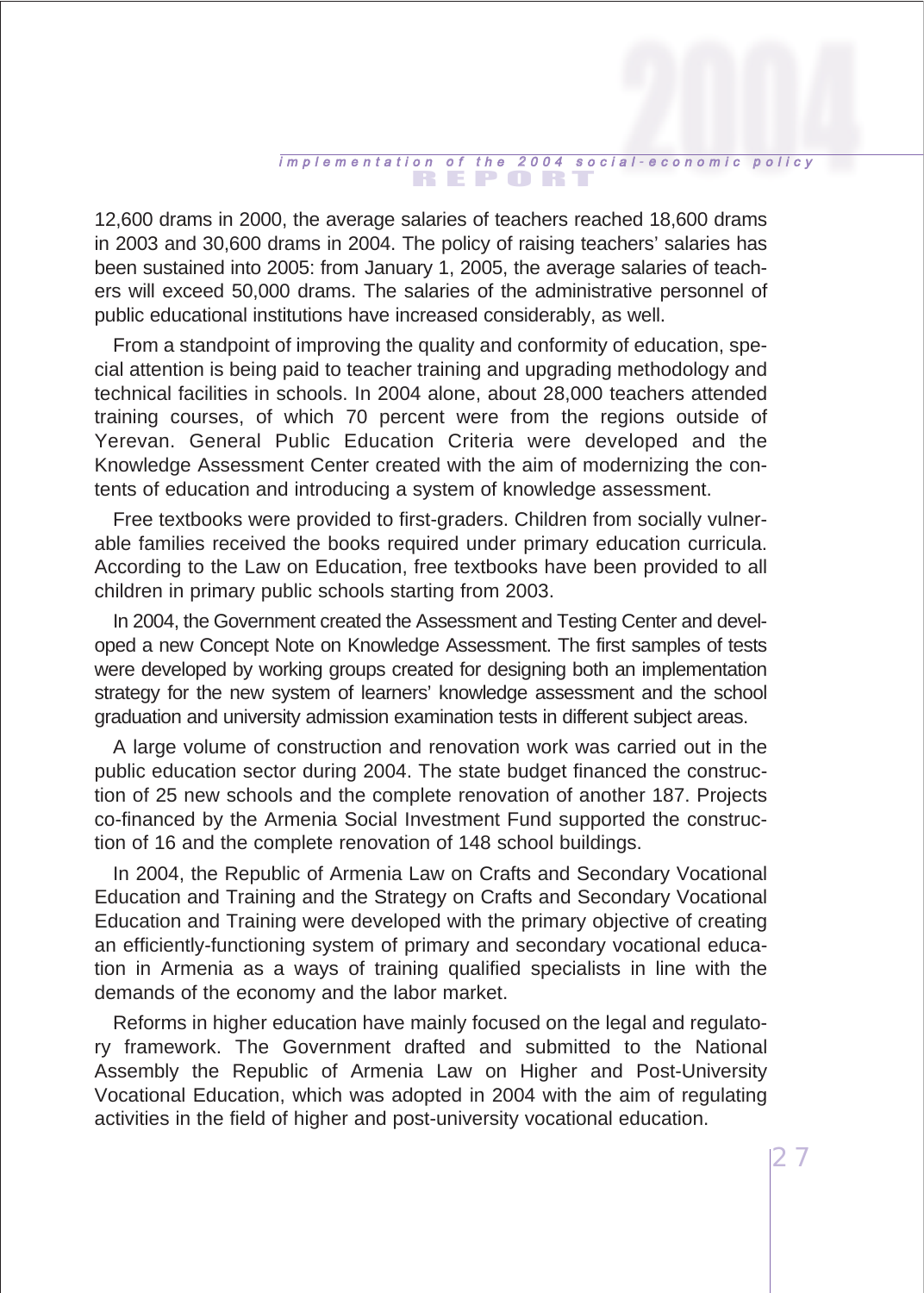# REPORT i <sup>m</sup> p l <sup>e</sup> <sup>m</sup> <sup>e</sup> <sup>n</sup> t <sup>a</sup> t i <sup>o</sup> n o f t h e 2 0 0 4 s <sup>o</sup> <sup>c</sup> i <sup>a</sup> l - <sup>e</sup> <sup>c</sup> <sup>o</sup> <sup>n</sup> <sup>o</sup> <sup>m</sup> i c p <sup>o</sup> l i <sup>c</sup> y

According to some estimates, state budget spending in the education and science sector amounted to 47.6 billion drams in 2004. The education expenditures under the 2005 budget have increased by about 29.5 percent (14.0 billion drams) compared to 2004; this increase will mainly be spent to raise teachers' salaries.

#### Health

A number of action plans have been implemented in the health sector with a view to improving performance and developing the system based on maximizing the efficient use of available resources to safeguard citizens' right to health care and to improve access to state-guaranteed free health care.

New principles and approaches have been introduced in the area of ensuring and improving the quality of medical services offered to the population.

Capital renovation and refurbishment of about 80 percent of the health care institutions of the system was implemented in 2004. Wards furnished with state-of-theart medical equipment and technology have been created. Around 1 billion drams' worth state-of-the-art medical equipment has been purchased in a centralized manner and distributed to health care institutions under the 2004 health budget.

Family medicine is being introduced with the aim of strengthening primary health care; the share of funds allocated to family medicine is gradually increasing. Activities in this direction are currently underway. Two chairs of family medicine (in the respective medical schools) and 81 family physicians' offices are currently operating.

To date, over 450 family physicians and nurses have been educated and trained. Primary health care (PHC) service structure and functional improvement has been carried out in 13 health institutions of Armenia, and the new mechanisms and methods have been piloted with a view to implementing them in the whole system in the future.

About one dozen program activities have been implemented in the area of mother and child health, delivery care, and reproductive health improvement. The implementation of a five-year National Program on Improvement of Reproductive Health and Child Care in Rural Areas (NOVA) began under US \$7 million financial support from USAID.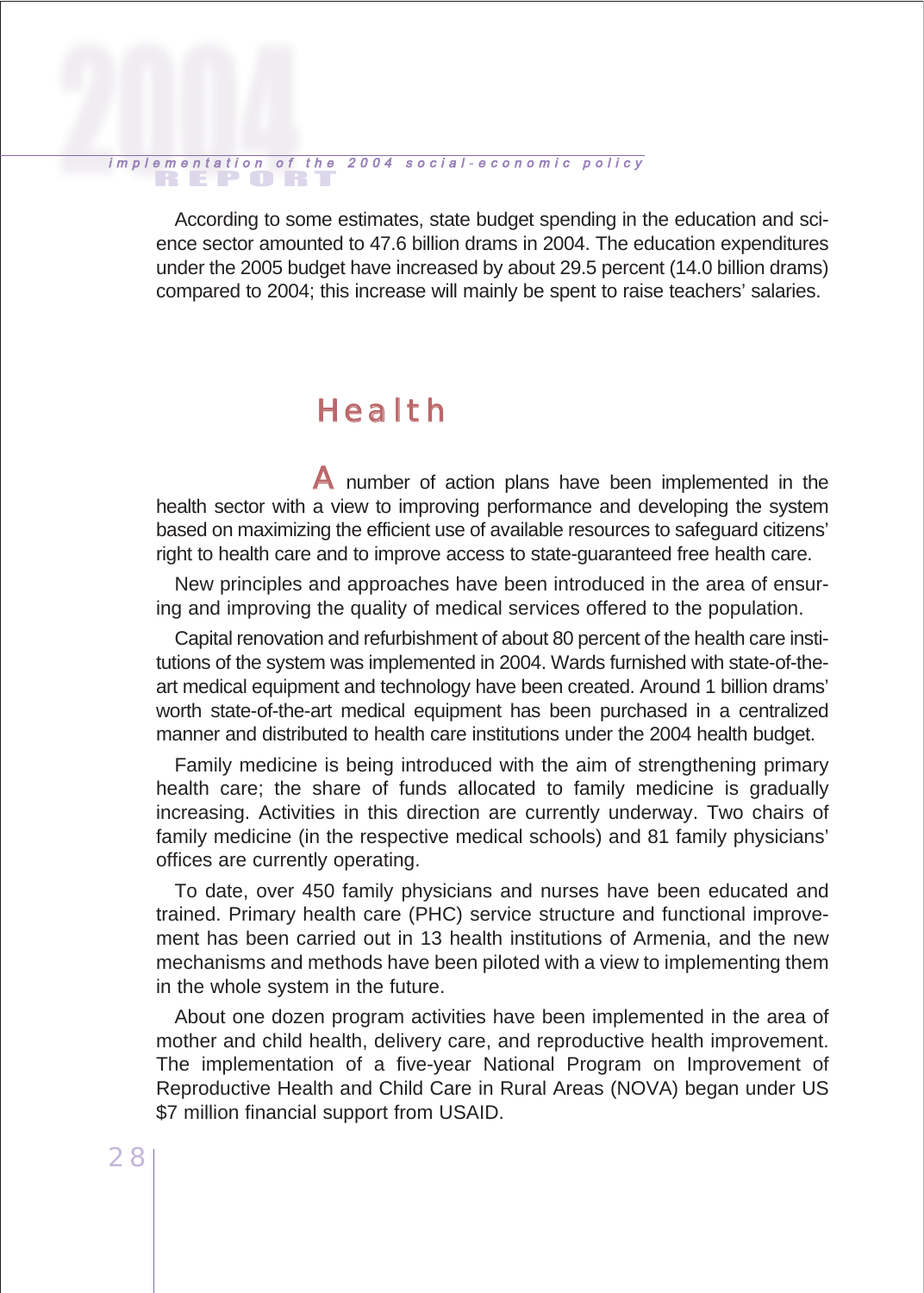The fully-fledged implementation of the National Anti-Tuberculosis Program began in 2004 with the aim of protecting the public from tuberculosis and carrying out measures to reduce the number of primary cases and tuberculosis mortality. Provision of drugs, treatment, tools, and staff training for tuberculosis treatment are gradually being improved in the country. The donation of a reference laboratory in Abovyan by the International Red Cross Committee was an important measure supporting early detection and diagnosis of tuberculosis patients.

The increased importance of the primary health care system has been reflected in the state budget. The 2004 state budget allocated over 8.7 billion drams for this purpose, which was 2.2 billion drams greater than the 2003 level. The cost of one out-patient visit has been increased to 900 drams, compared to 450 drams in 2003. The daily cost of treatment per patient was increased to 8,300 drams in 2004, compared to 7,300 drams in 2003. Health funding will continue to grow in 2005 and will exceed the 2004 level by over 28 percent.

Timely and complete disbursement of allocated funds is important for enhancing the role of the primary health care system. Compared to 2000, disbursements of health expenditures grew more than 1.8-fold in 2004.

The total number of births in 2004 was 37,526, which was 4.8% higher than in 2003.



As a result of implementing targeted policies on health financing, the number of patient visits has increased. Starting from 2002, the number of patients admitted to hospitals grew (used to be 4.9 per 100,000 inhabitants in 2001, growing to 6.1 in 2002, 6.8 in 2003, and 6.9 (preliminary estimate) in 2004. The number of out-patient visits grew, as well (on average, 1.8 per inhabitant in 2001, increasing to 1.9 in 2002, 2.0 in 2003, and 2.1 (preliminary) in 2004).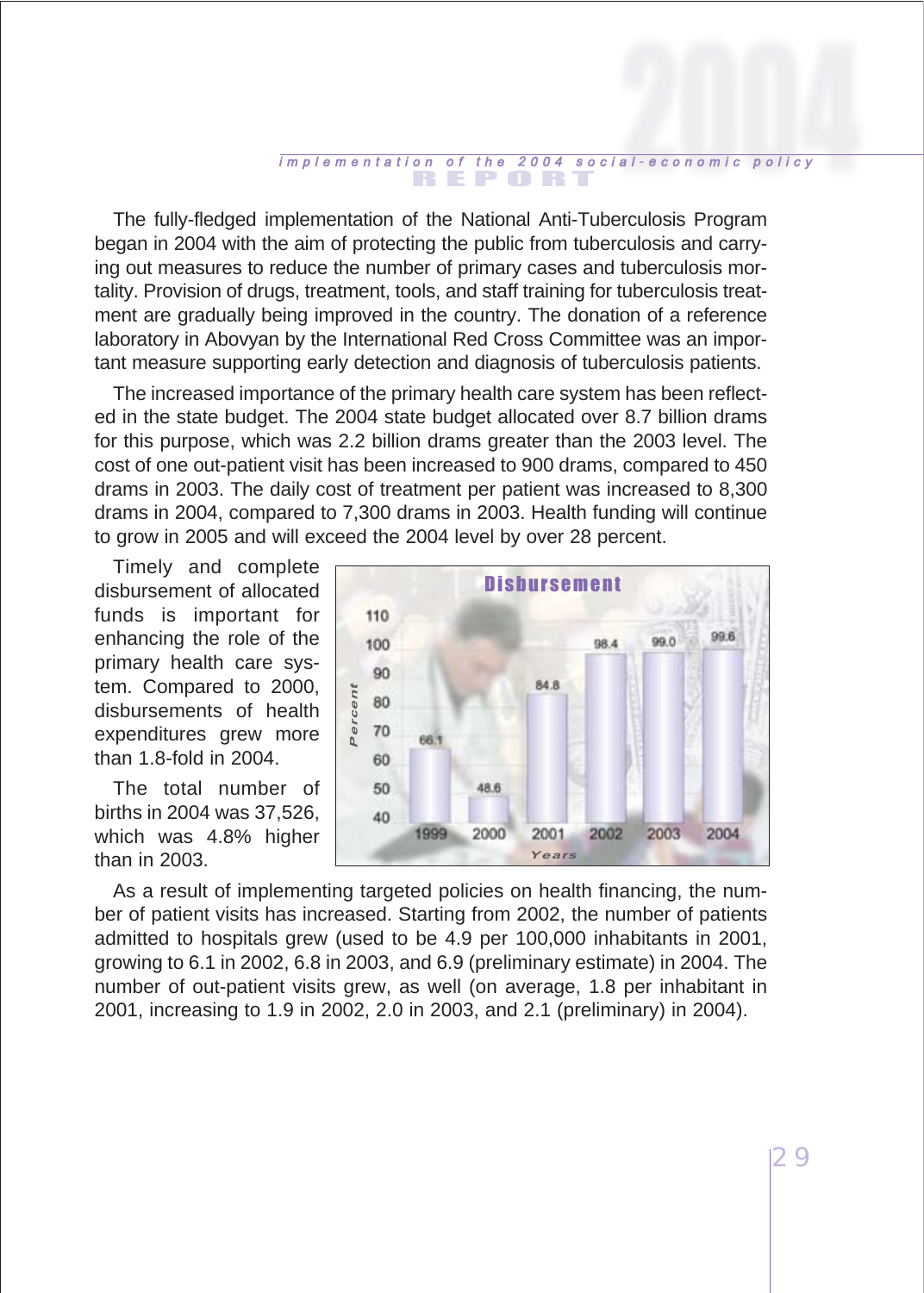# REPORT i <sup>m</sup> p l <sup>e</sup> <sup>m</sup> <sup>e</sup> <sup>n</sup> t <sup>a</sup> t i <sup>o</sup> n o f t h e 2 0 0 4 s <sup>o</sup> <sup>c</sup> i <sup>a</sup> l - <sup>e</sup> <sup>c</sup> <sup>o</sup> <sup>n</sup> <sup>o</sup> <sup>m</sup> i c p <sup>o</sup> l i <sup>c</sup> y

Social Security and Insurance

The gradual introduction of stricter eligibility criteria for allowances during the period from 1999 to 2004 has considerably improved the efficiency of the use of family allowance funding: in 1999, 21.1 billion drams were used to reach out to 230,000 families, 12.4 billion drams in 2003 for 139,000 families, and 16.09 billion drams in 2004 for 134,000 families.

Activities at improving family poverty allowances have focused mainly on targeting minors. From July 2003, the per-minor bonus accrued to eligible families was increased (during the first half of the year) by 500 drams to reach 2,000 drams.

The family allowance increase was more dynamic in 2004. The base allowance was changed from 4,000 drams in 2003 to 4,500 drams in 2004. The per-minor bonus was changed to 2,500 drams for less vulnerable families (which scored 35-38 "points" on the vulnerability assessment scale) and to 3,000 drams for the more vulnerable ones (families scoring above 38 "points"). The differentiation of the allowance amount by degree of vulnerability marked the beginning of a fundamentally new approach, which will be developed further in the years ahead to improve public expenditure efficiency.

As a result of these changes, the average family allowance reached around 9,000 drams in 2004, compared to 7,000 drams in 2003. The allowance increased by over 28 percent in 2004 compared to 2003.

Measures aimed at improving the family poverty allowance scheme are continuing. In 2005, the eligibility threshold for a family to be classified as "vulnerable" will be changed from 35 to 34 points. The base family allowance will be increased from 4,500 drams in 2004 to 6,000 drams in 2005. The bonus for children under 18 has increased considerably—from 3,000 drams to 4,500 drams, differentiated on the basis of the eligibility score and the fact of residing in a highly-mountainous or borderline area. The lump-sum child birth benefit for families included in the family poverty scheme has been set at 35,000 drams.

The policy of raising pensions has been sustained: as of January 1, 2000, average pensions were 4,400 drams countrywide, increasing to 6,400 drams as of January 1, 2003, representing a 50 percent increase. Pensions continued to increase in 2004, and the average pension is currently about 8,200 drams (growth of 28 percent compared to the average pension in 2003).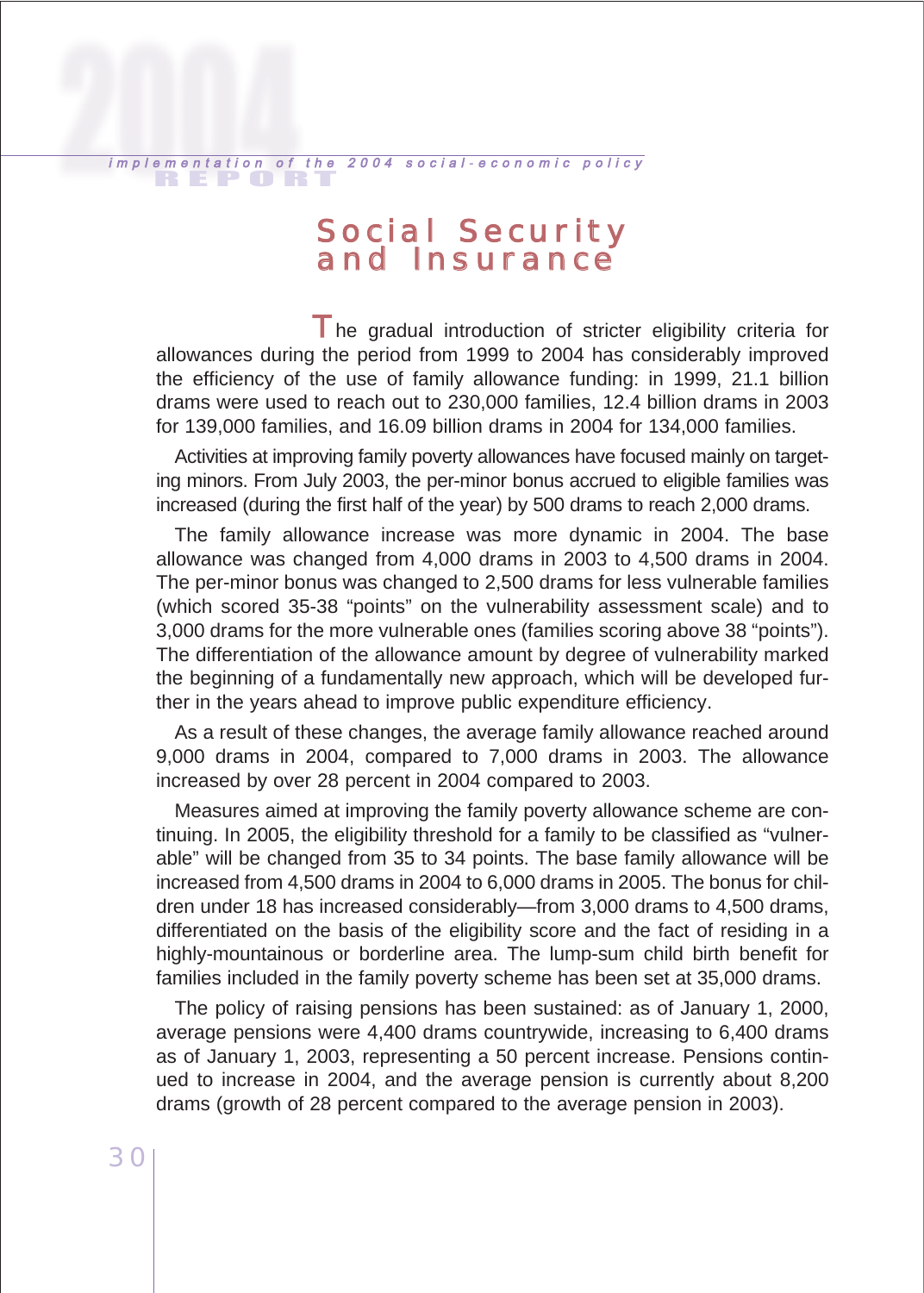Laws and other legal acts have been introduced to support gradual reform in the pension system; during the next 3-5 years, cumulative pension insurance will be introduced. Moreover, social cards have been introduced. As of January 1, 2005, the competent authorities have received and processed over 2 million applications, and 1.6 million citizens have already received social security cards.

During 2004, 410.1 out of 725.5 million drams allocated for state-supported programs of employment were spent. Professional training was provided to 512 unemployed and 50 disabled individuals.

As of January 1, job placement was performed for 7,893 individuals, of which 44 percent in Yerevan.

Under the UN WFP's "Food for Education" program, training in business fundamentals continued for over 10,000 unemployed job-seekers. Of the approximately 6,000 teachers laid off as a consequence of optimization, 1,734 were registered with regional employment centers. 327 of them received additional monetary aid in the amount of 30.4 million drams.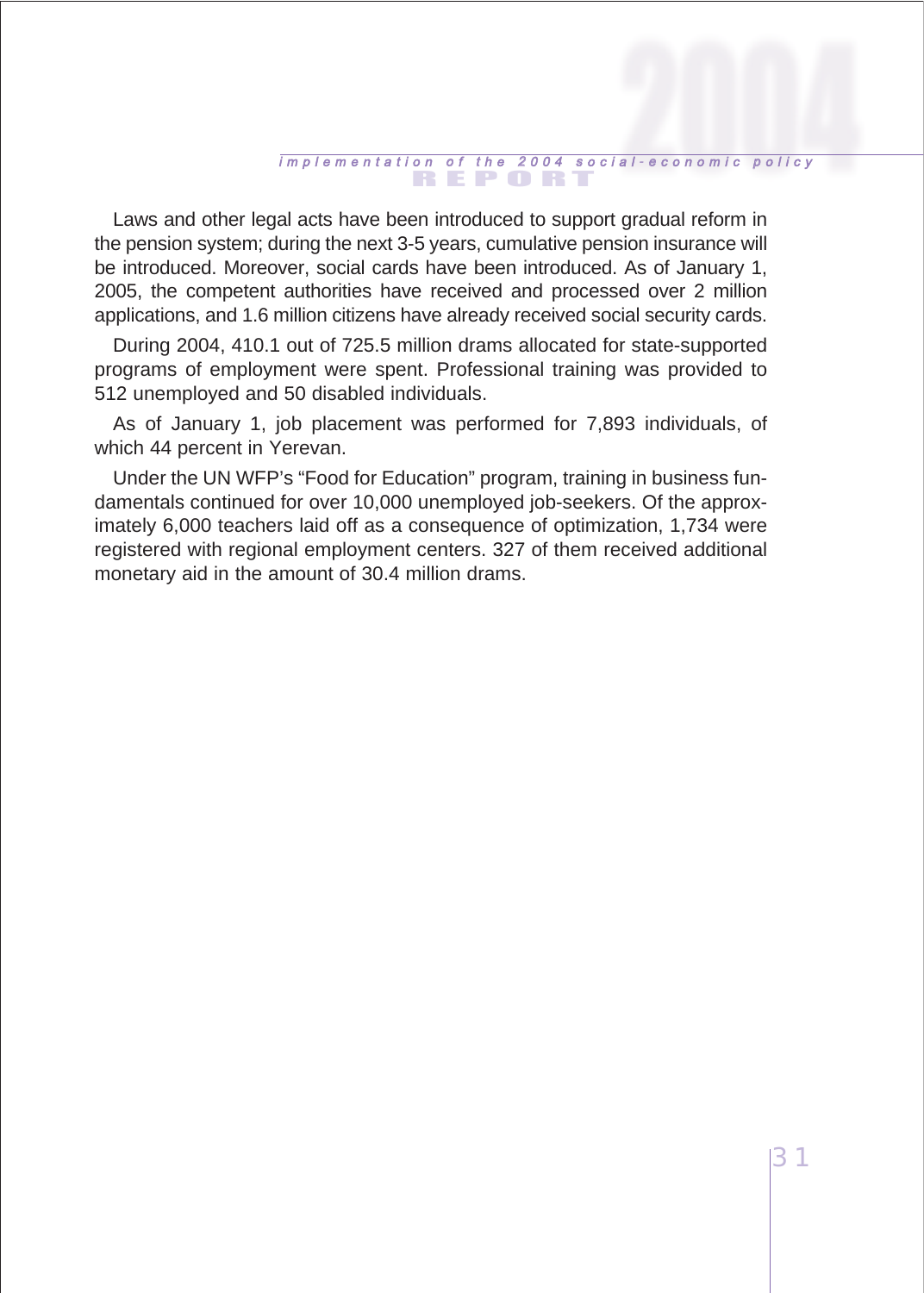

The activities in this area have focused on further improving the legislation and addressing the priorities that remain.



32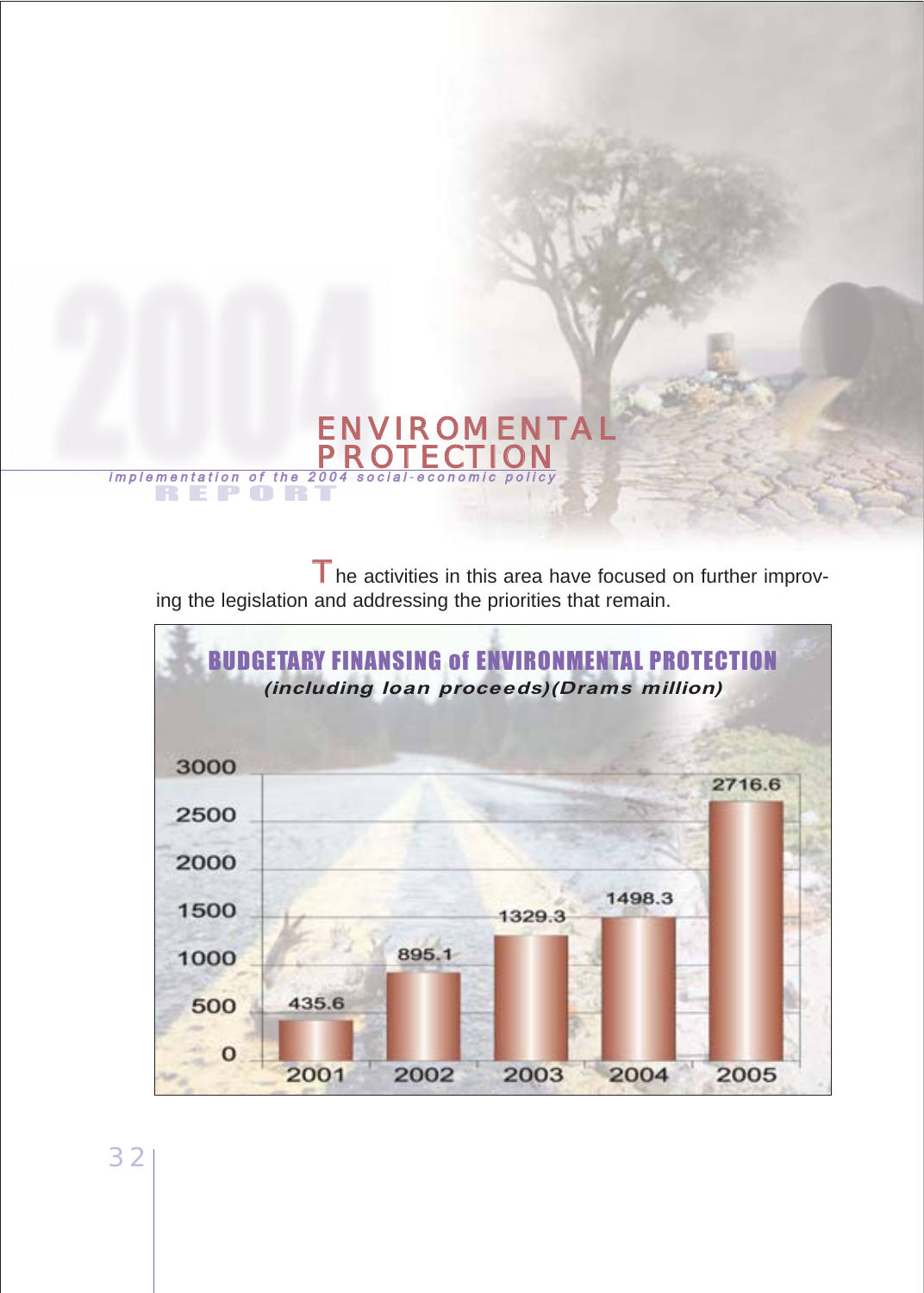Below is a list of the main achievements in the environmental protection sector in 2004:

1. Adoption of the Republic of Armenia Law on Wastes and adoption in first reading of the Law on Environmental Monitoring;

2. Continuous trend of increase in the level of Lake Sevan (by 44 centimeters in 2002, by 48 in 2003, and by 41 in 2004);

3. Increased state budget revenue from environmental fees owing to improved reporting of environmental use and enhanced performance of environmental audits (revenue grew by over 40 percent, or 471.4 million drams, in 2003).



About 90% of the water use was moved to the legal framework in which water use permits are required under the new Water Code of Armenia; A number of strategic documents were adopted, including:

The Republic of Armenia National Forest Policy and Strategy;

The Action Plan to address issues related to unlawful forest cutting;

The Concept Note on Reducing Hazardous Vehicle Emissions; and

The 2005-2010 Action Plan of measures to be implemented in respect of the Stockholm Convention on Solid Organic Waste.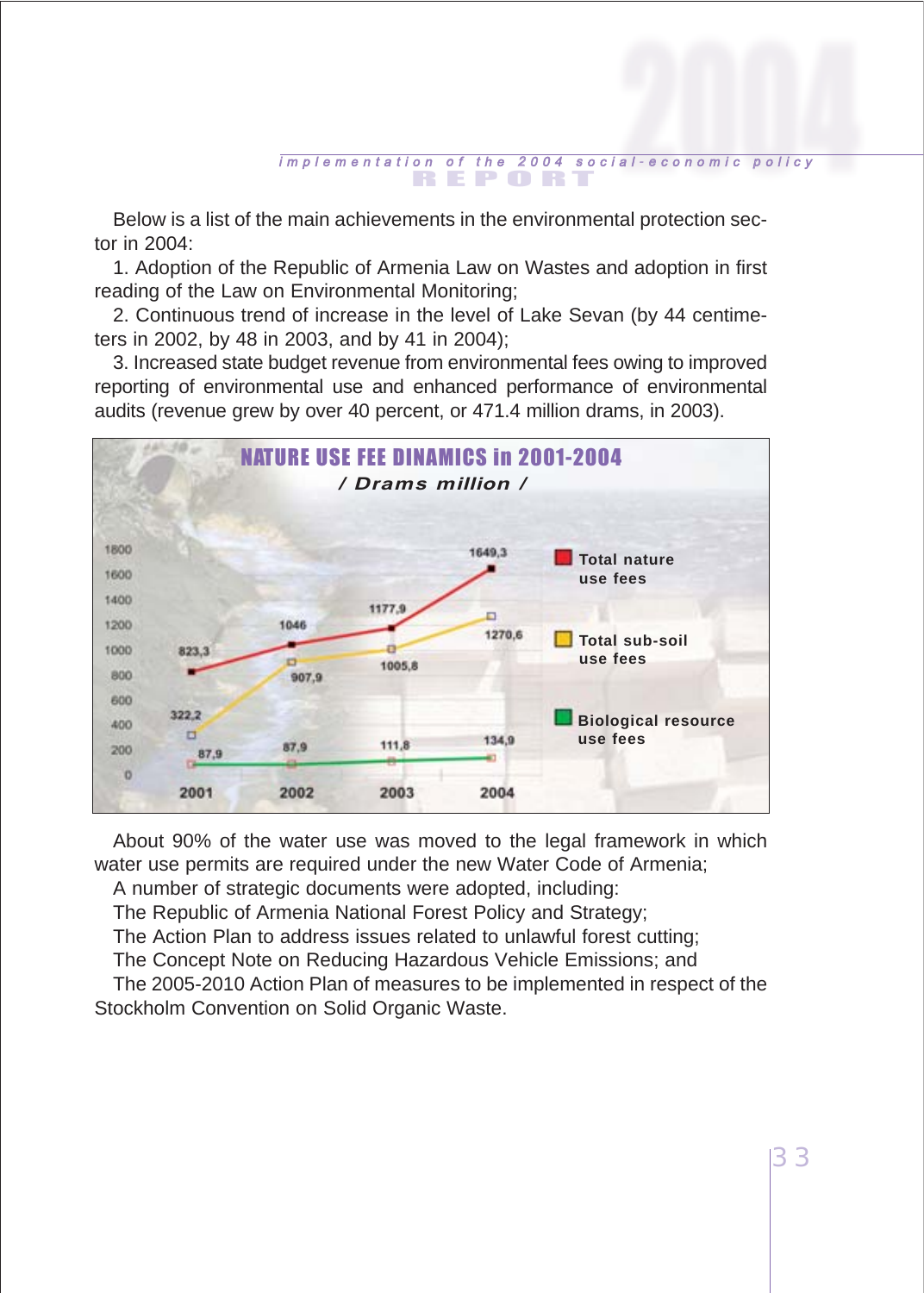

Findings of household surveys carried out in 2003 were summarized in 2004 to suggest major progress towards reducing poverty. The key indicators of poverty, according to surveys carried out by the National Statistics Service in 1996, 1998/1999, 2001, 2002, and 2003, are presented in the table below.

| Key Indicators of Poverty in 1996, 1998/99, 2001, 2002, and 2003      |       |           |        |       |       |
|-----------------------------------------------------------------------|-------|-----------|--------|-------|-------|
| <b>Key indicators</b>                                                 | 1996  | 1998/1999 | 2001   | 2002  | 2003  |
| Number of poor,<br>in percent                                         | 54.73 | 55.05     | 50.9   | 49.7  | 42.9  |
| <b>Number of</b><br>extremely poor,<br>in percent                     | 27.67 | 22.91     | 16.0   | 13.1  | 7.4   |
| <b>Gene coefficient</b><br>in total per capita<br><i>income terms</i> | 0.653 | 0.570     | 0.528  | 0.449 | 0.434 |
| <b>Gene coefficient</b><br>in per capita<br>expense terms             | 0.444 | 0.372     | 0, 344 | 0.325 | 0.271 |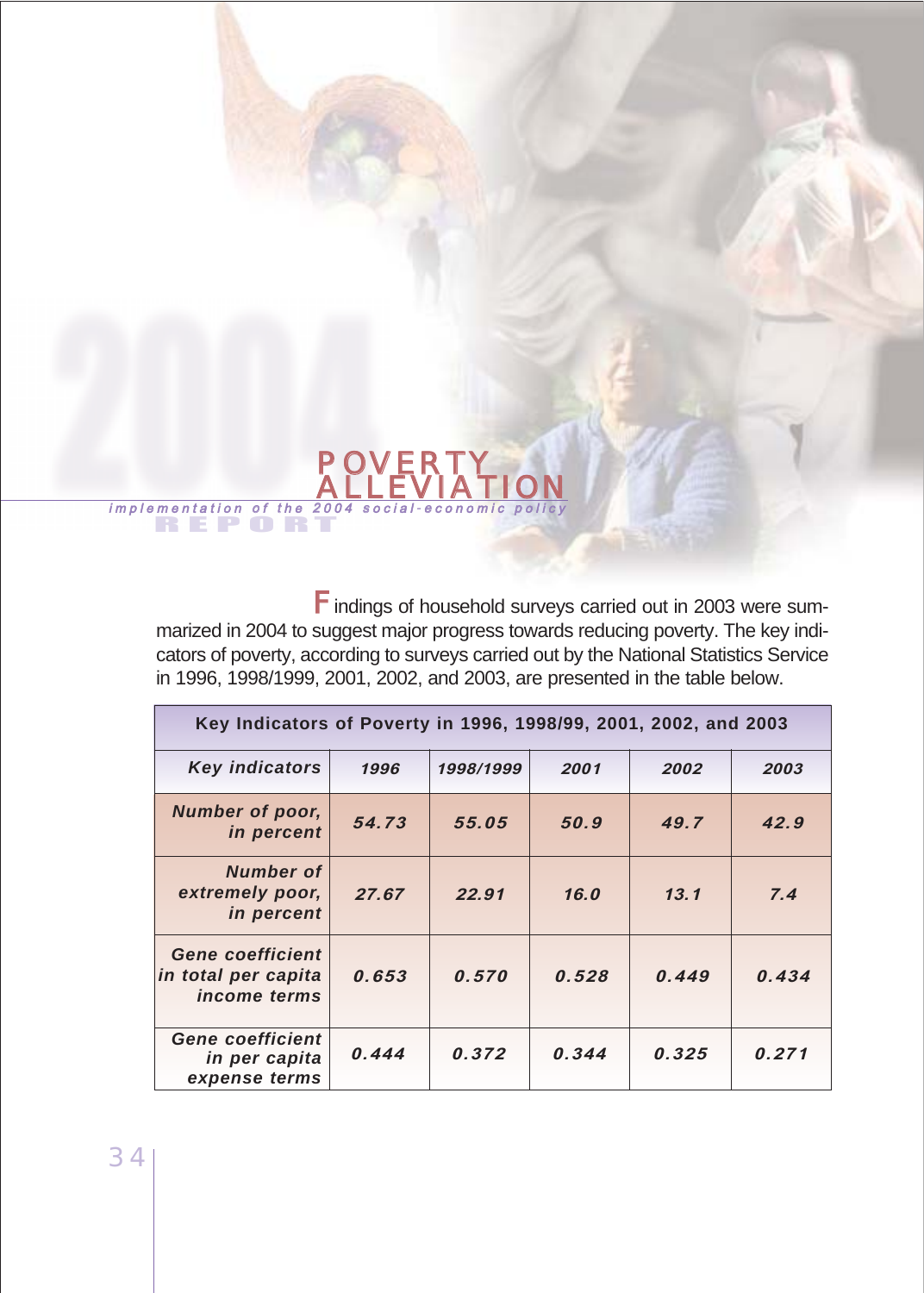During 2002, the number of the non-poor for the first time exceeded that of the poor. Poverty reduction continued successfully in 2003, and the level of poverty was brought down to 42.9 percent.

The poverty reduction of about 12.5 percentage points in 2003, compared to 1999, represents major progress towards overcoming poverty. The number of the extremely poor fell sharply during the period from 2000 to 2003, from 22.9 to 7.4 percent, which is a direct outcome of improved targeting of the state's social policies.

The positive trends of poverty reduction reported in recent years have been due to both robust economic growth and mitigated inequalities of income distribution. The Gene coefficient of income distribution inequality fell from 0.57 in 1999 to 0.434 in 2003, which suggests a considerable improvement in the equal distribution of output.

During 2004, the Government started to carry out the measures prescribed under the 2004-2006 PRSP Implementation Action Plan. With the aim of developing the PRSP implementation participatory process, a Memorandum on Partnership Negotiation was signed in 2004 with different stakeholders involved in the negotiations. The PRSP Implementation Partnership Agreement signed in October 2004 laid down the medium-term implementation priorities and a governance arrangement for the PRSP. A decree on the creation of the PRSP Participatory Steering Committee was drafted and submitted for approval. A Concept Note on PRSP Monitoring Indicators was approved under Government Decree 1780-N dated November 11, 2004, which will be used to monitor PRSP implementation progress.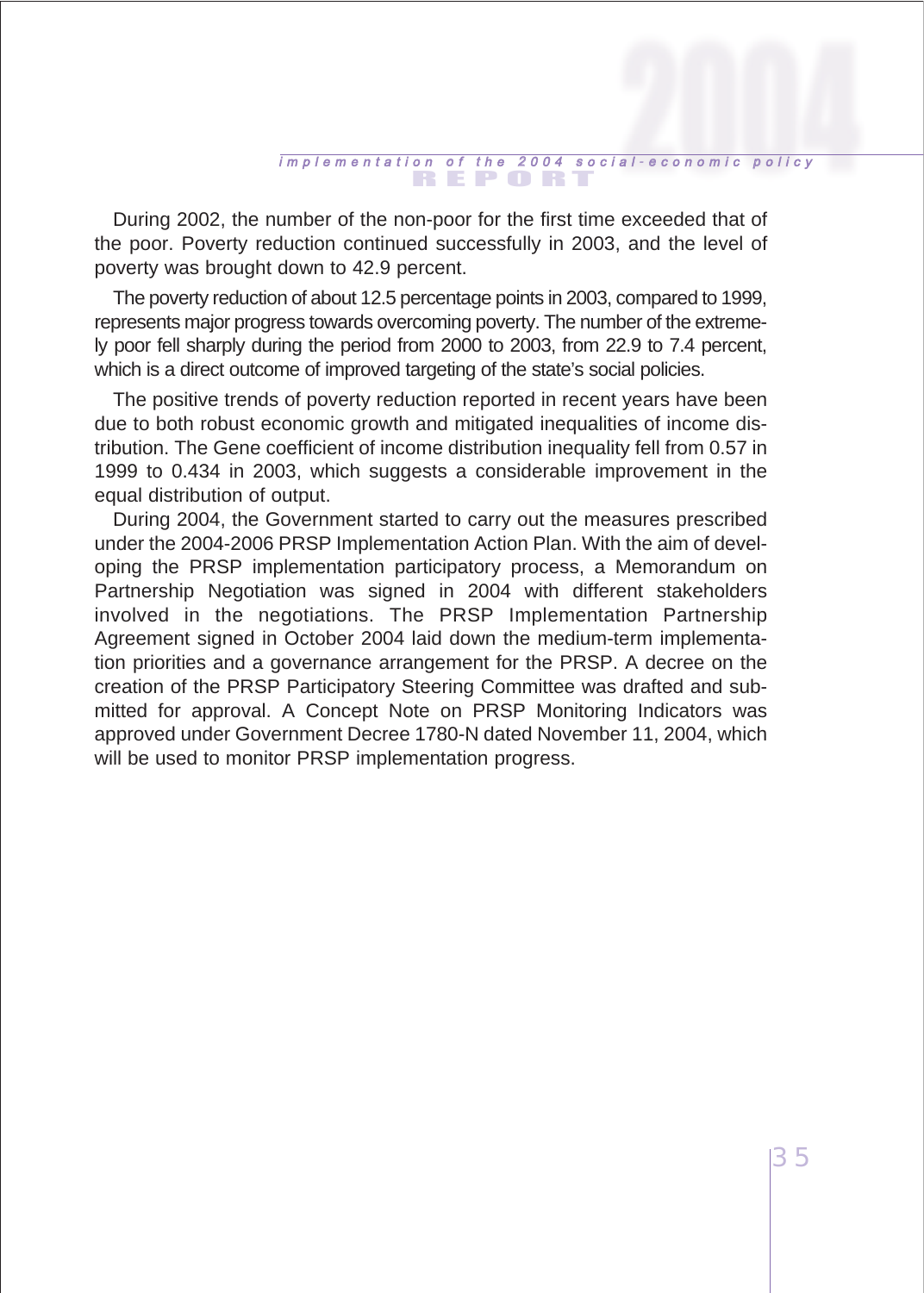# Implementation of the 2004 social-economic policy UNITED STATES<br>GOVERNMENT MILLENIUM<br>CHALLENGE ACCOUNT

Concerted efforts were exerted in 2004 to develop Armenia's proposal for the MCA. The Republic of Armenia Ministry of Finance and Economy has received and consolidated over 200 recommendations from various stakeholders, which constitute the basis for designing Armenia's Project Proposal for the MCA currently underway. Project priorities have been clarified during these discussions. The proposal prioritizes rural infrastructure, especially irrigation and community roads.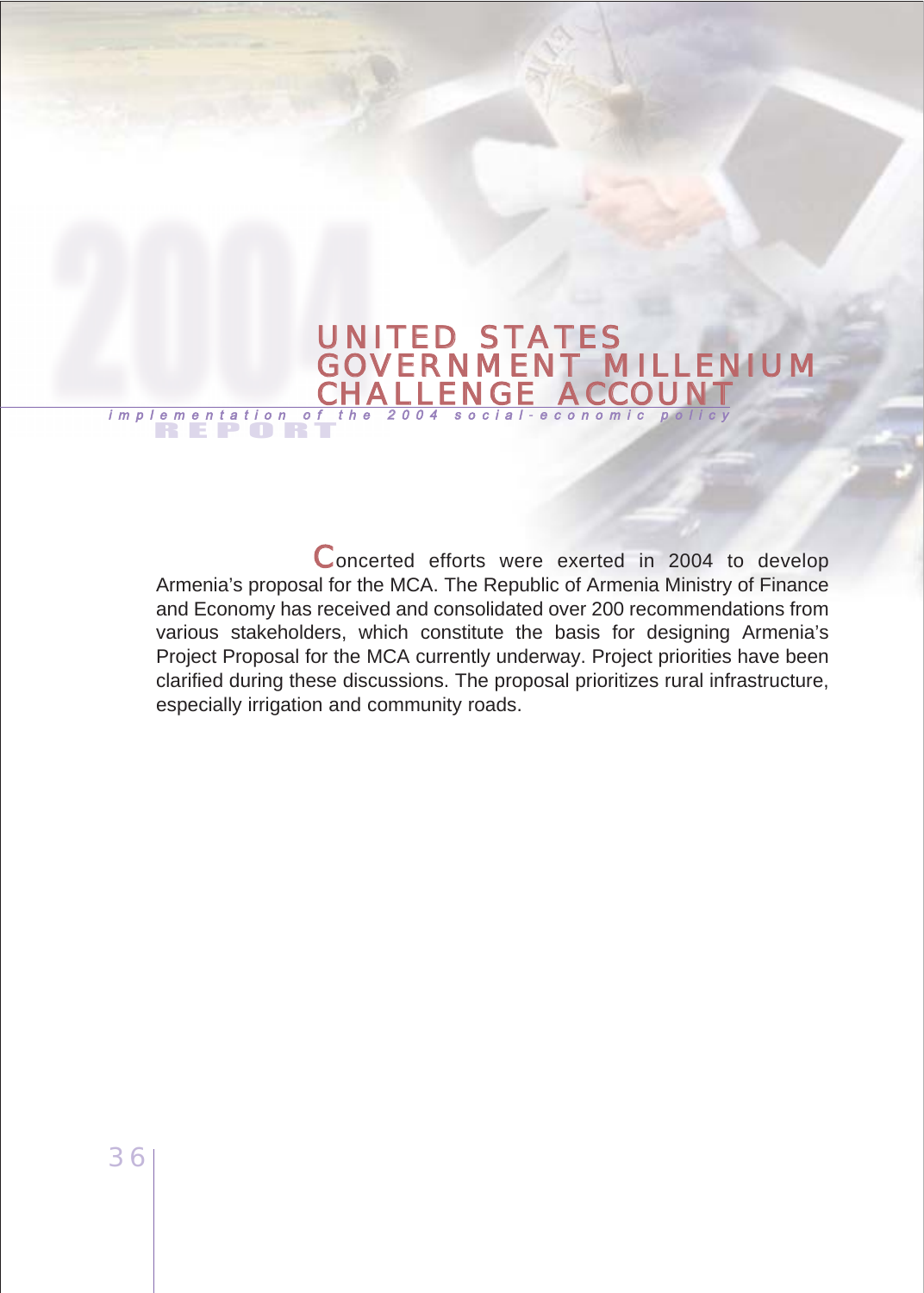

**Published with the support of the United Nations Development Program**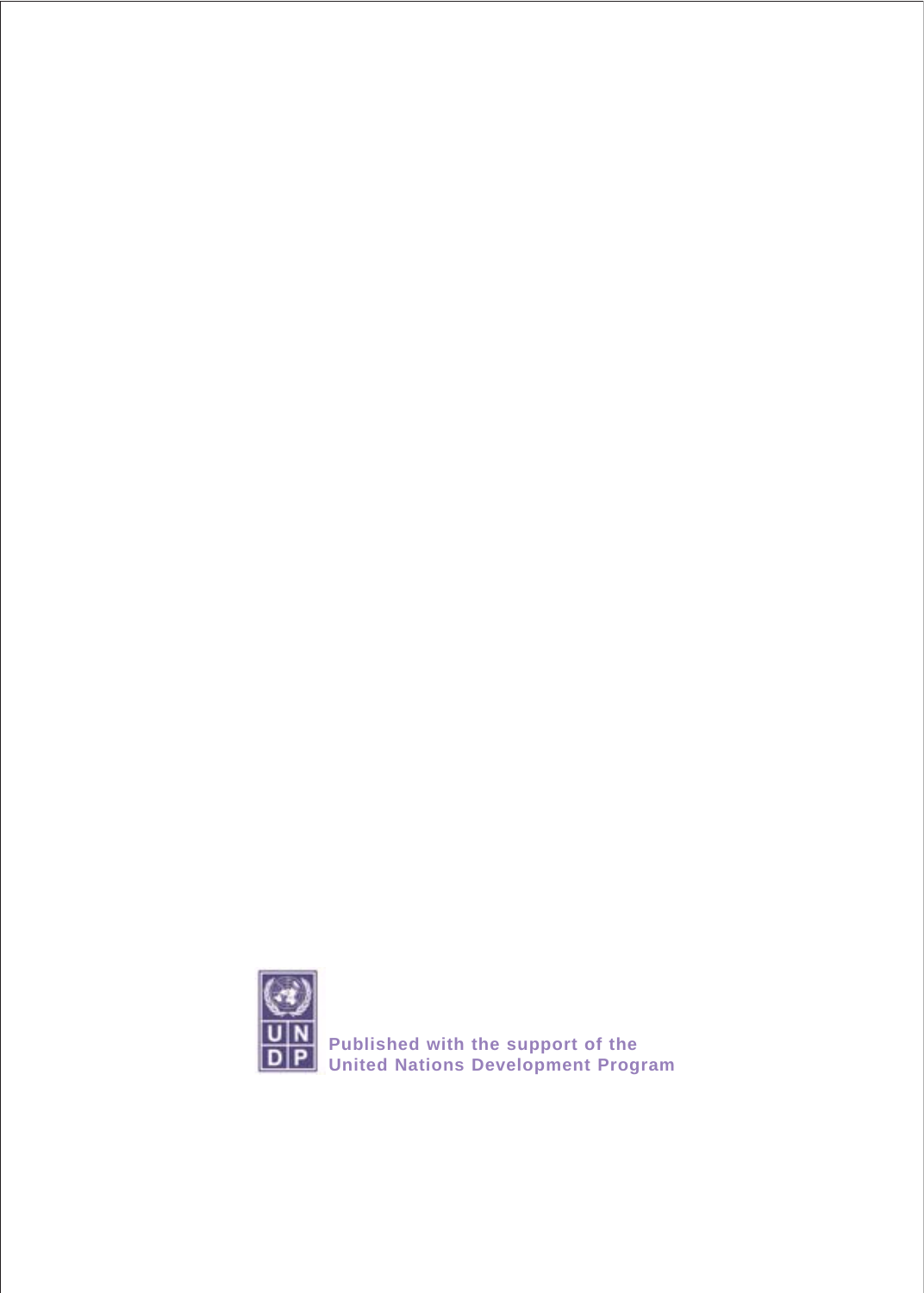implementation of the 2004 social-economic policy

| <b>INTRODUCTION3</b>                                             |  |
|------------------------------------------------------------------|--|
| ECONOMY4                                                         |  |
| <b>Investments7</b>                                              |  |
| <b>Privatization and Management</b><br>of State-Owned Assets8    |  |
| <b>Interest Rates9</b>                                           |  |
|                                                                  |  |
| <b>Small and Medium-Sized</b>                                    |  |
| Enterprise 10                                                    |  |
| Tourism12                                                        |  |
| <b>Information Technology 13</b>                                 |  |
| Standardization, Measurement,<br>and Conformity Certification 13 |  |
| AGRICULTURE, CONSTRUCTION,<br><b>AND SERVICES14</b>              |  |
|                                                                  |  |
| <b>BUDGETARY SYSTEM 15</b>                                       |  |
| <b>Farming 21</b>                                                |  |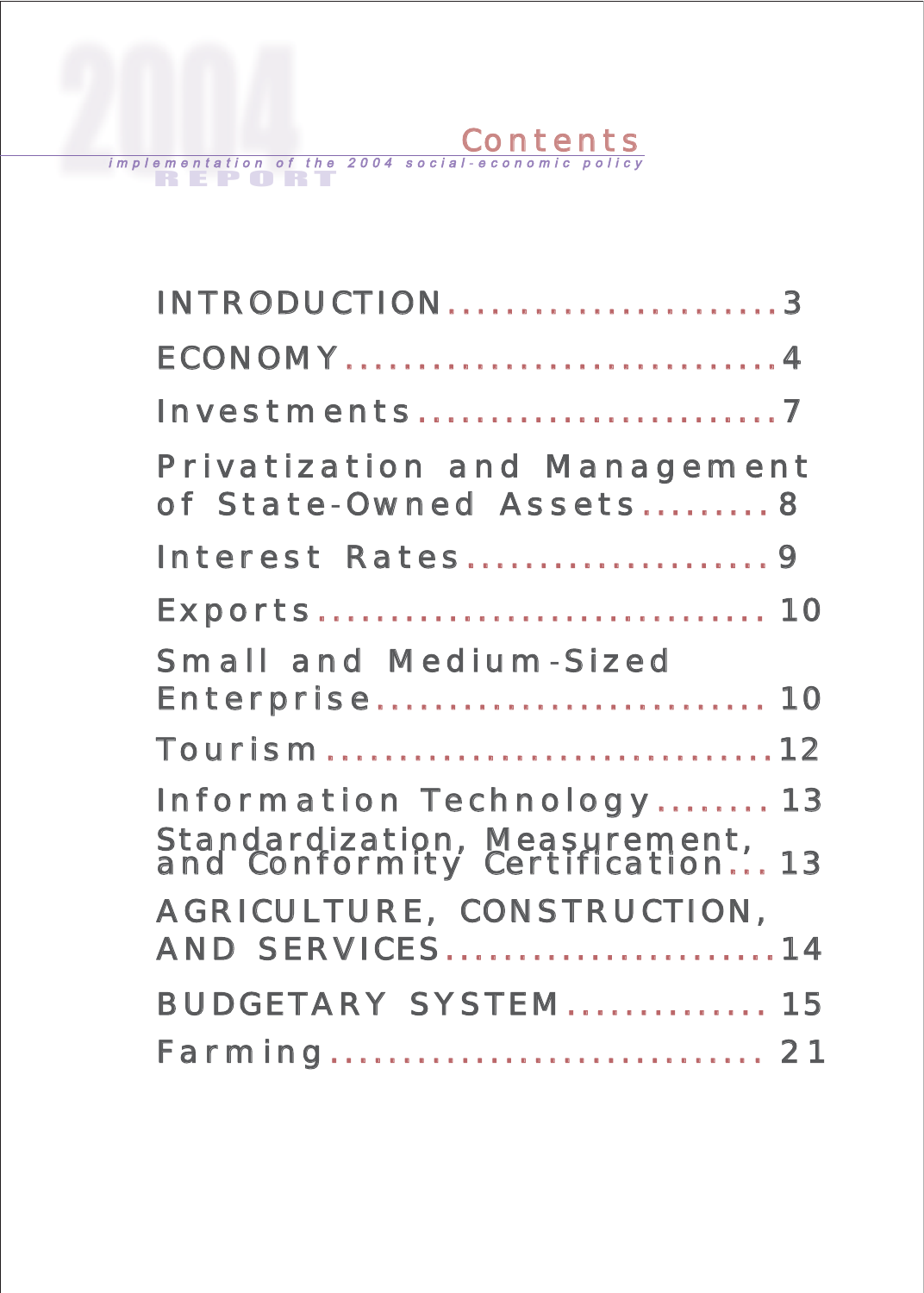# Contents<br>
Implementation of the 2004 social-economic policy<br>
EPORT

| <b>GOVERNANCE 22</b>             |  |
|----------------------------------|--|
| Public Administration22          |  |
| Local Self-Government23          |  |
| <b>INFRASTRUCTURES 24</b>        |  |
| Water 24                         |  |
| Roads 25                         |  |
| <b>SOCIAL SECTORS26</b>          |  |
| <b>Education 26</b>              |  |
| Health28                         |  |
| <b>Social Security</b>           |  |
| and Insurance 30                 |  |
| <b>ENVIROMENTAL PROTECTION32</b> |  |
| POVERTY ALLEVIATION 34           |  |
| <b>UNITED STATES GOVERNMENT</b>  |  |
| <b>MILLENIUM CHALLENGE</b>       |  |
| ACCOUNT36                        |  |